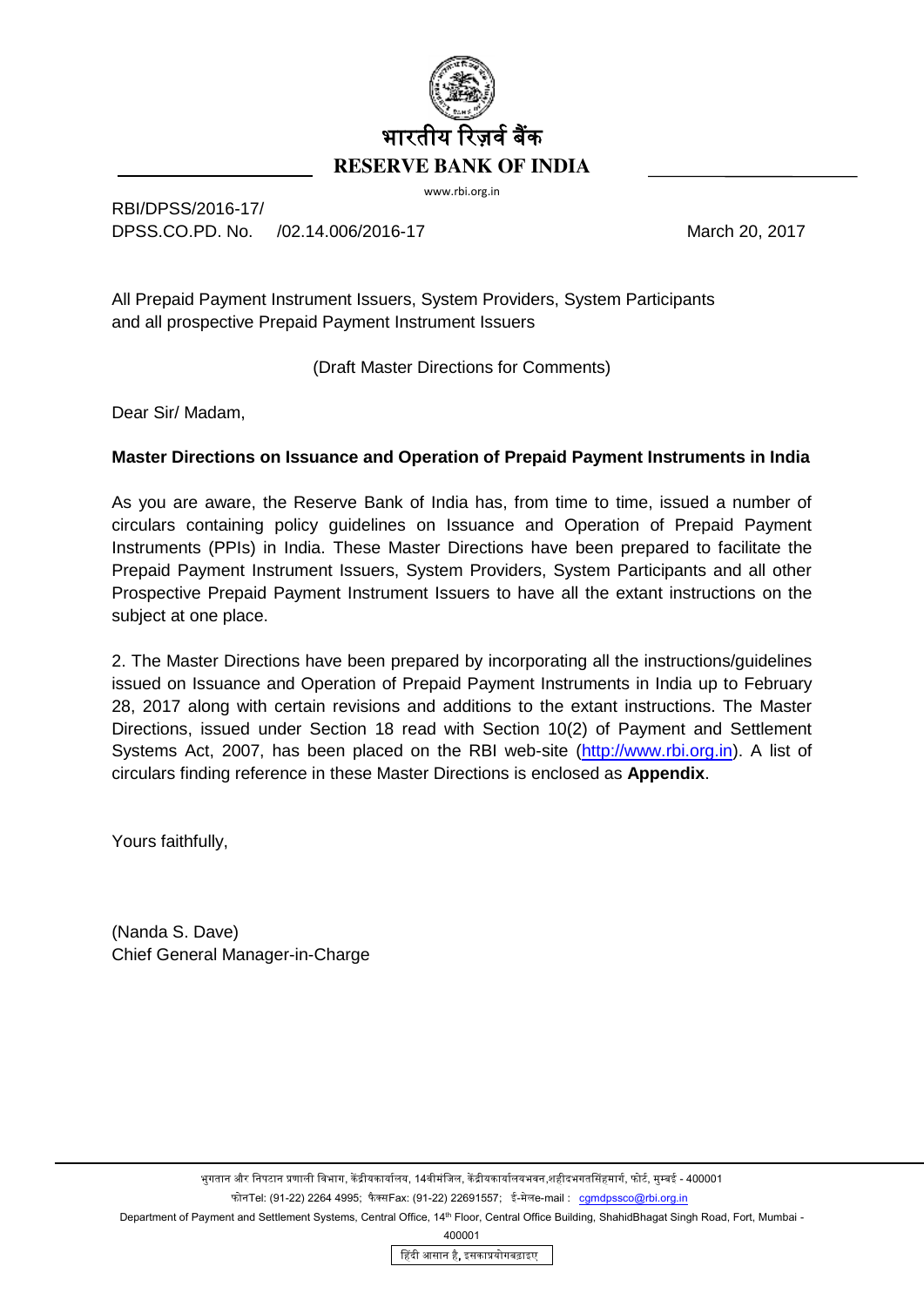## **1. Introduction**

1.1 In exercise of the powers conferred under Section 18 read with Section 10(2) of Payment and Settlement Systems Act, 2007 (Act 51 of 2007) the Reserve Bank of India being satisfied that it is necessary and expedient in the public interest so to do, hereby, issues the directions hereinafter specified.

#### 1.2 Short title and commencement

- i. These directions shall be called the Reserve Bank of India (Issuance and Operation of Prepaid Payment Instruments in India) Directions 2017 (Master Directions).
- ii. These directions shall come into effect on the day they are placed on the official website of the Reserve Bank of India (RBI).

1.3 Applicability: The provisions of the Master Directions shall apply to all Prepaid Payment Instrument Issuers, System Providers, System Participants and all prospective Prepaid Payment Instrument Issuers

## 1.4 Purpose

- i. To provide a framework for regulation, authorisation and supervision of entities operating payment systems for issuance of Prepaid Payment Instruments (PPIs) in the country;
- ii. To encourage innovation in this segment in a prudent manner taking into account safety and security along with customer protection and convenience.

1.5 For the purpose of these guidelines, the term 'entities' refers to banks, NBFCs and other non-bank entities who have approval / authorisation, as the case may be, for setting up and operating systems for issuance of PPIs.

1.6 Banks and non-bank entities have been issuing prepaid payment instruments (PPIs) in the country after obtaining necessary approval / authorisation under the Payment and Settlement Systems Act, 2007 from Reserve Bank of India. These entities have been operating within the framework of the initial guidelines on "Issuance and Operation of PPIs" issued in April 2009 and amended from time to time. Taking into account the developments in the field and the progress made by PPI issuers, and given the number of amendments made in the past, these guidelines are now being issued in the form of Master Directions containing all the instructions at one place.

1.7 The Master Directions incorporate all the instructions/guidelines issued on Issuance and Operation of Prepaid Payment Instruments in India up to February 28, 2017 along with certain revisions and additions to the extant instructions.

1.8 The Master Directions, covering both banks and non-bank entities, lay down the eligibility criteria and the conditions of operations for payment system operators involved in the issuance of semi-closed and open system PPIs in the country. All entities approved / authorised to operate payment systems involving the issuance of PPIs in India shall comply with these directions.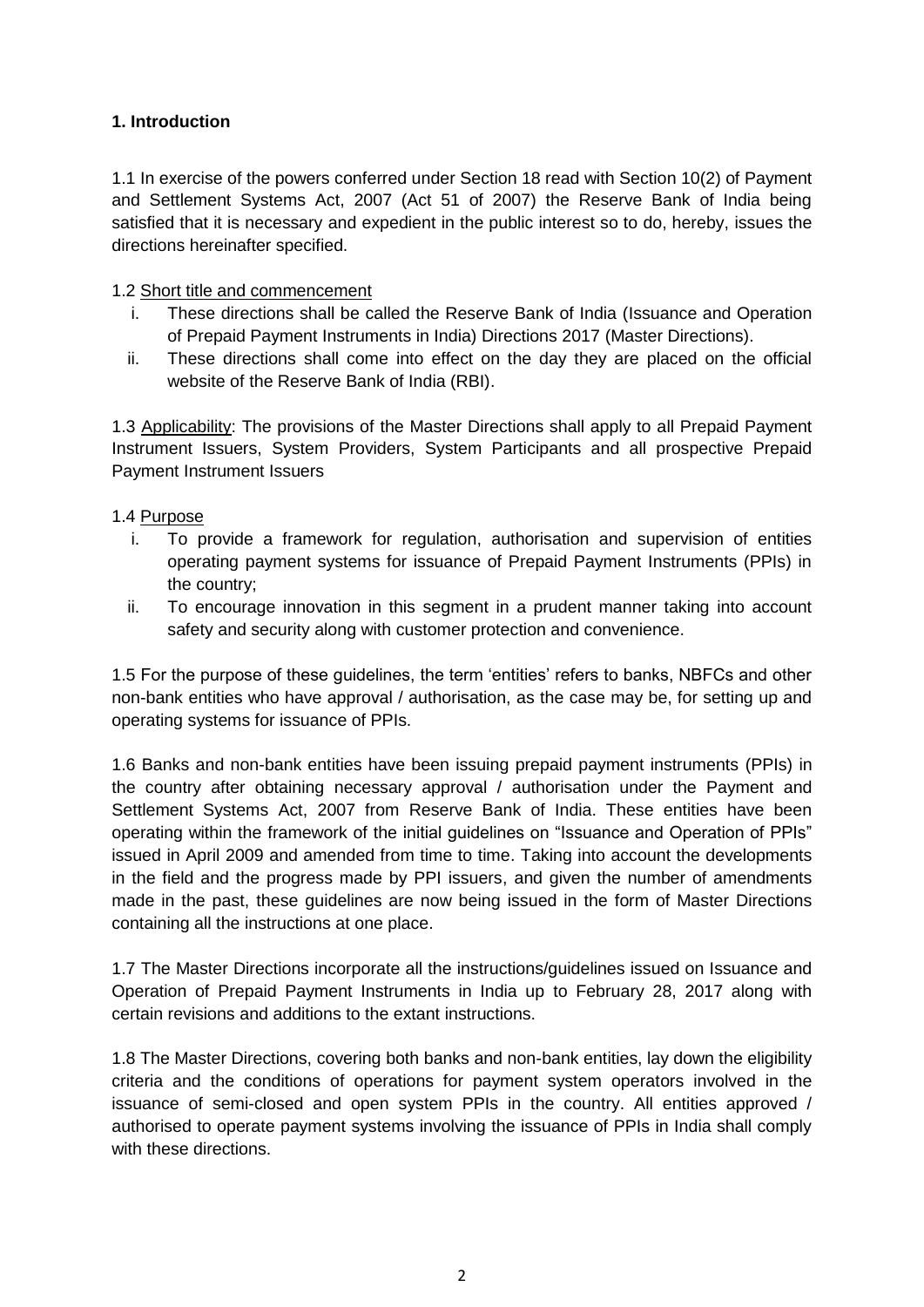1.9 All bank and non-bank entities proposing to set up and operate payment systems for issuance of PPIs shall seek approval / authorization respectively, in accordance with the Master Directions, from the Department of Payment and Settlement Systems, Reserve Bank of India, under the Payment and Settlement Systems Act, 2007.

## **2. Definitions**

For the purpose of these guidelines, the following definitions shall be applicable:

2.1 Issuer: Entities operating the payment systems issuing PPIs to individuals/organizations. The money so collected is used by these entities to make payment to the merchants who are part of the acceptance arrangement, and for facilitating funds transfer / remittance services.

2.2 Holder: Individuals/Organizations who obtain / purchase PPIs from the issuers and use the same for purchase of goods and services, including financial services, remittance facilities, etc.

2.3 Prepaid Payment Instruments (PPI): PPIs are payment instruments that facilitate purchase of goods and services, including financial services, remittance facilities etc. against the value stored on such instruments. PPIs that can be issued in the country are classified under three categories viz. (i) Closed system prepaid payment instruments (ii) Semi-closed system prepaid payment instruments and (iii) Open system prepaid payment instruments.

2.4 Closed System Prepaid Payment Instruments: These are PPIs issued by an entity, including individuals, proprietorship firms, partnership firms etc., for facilitating the purchase of goods and services from that entity only. These instruments do not permit cash withdrawal or redemption. As these instruments cannot be used for payments and settlement for third party services, the issue and operation of such instruments are not classified as payment systems requiring approval / authorisation by the Reserve Bank of India.

2.5 Semi-Closed System Prepaid Payment Instruments: These are PPIs which can be used for purchase of goods and services, including financial services, remittance facilities etc. at a group of clearly identified merchant locations/ establishments which have a specific contract with the issuer (or contract through a payment aggregator / payment gateway) to accept the PPIs as payment instruments. These instruments do not permit cash withdrawal, irrespective of whether they are issued by bank or non-bank PPI Issuers. Semi-closed PPIs issued by banks and non-banks would have same features, unless otherwise specified.

2.6 Open System Prepaid Payment Instruments: These are PPIs which shall be only issued by banks, can be used for purchase of goods and services, including financial services, remittance facilities etc. at any merchant locations. Banks issuing such PPIs shall also facilitate cash withdrawal at ATMs / BCs.

2.7 Limits: All 'limits' in the value of instruments stated in the guidelines, indicate the maximum value of such instruments, denominated in INR, that shall be issued to any holder, unless otherwise specified.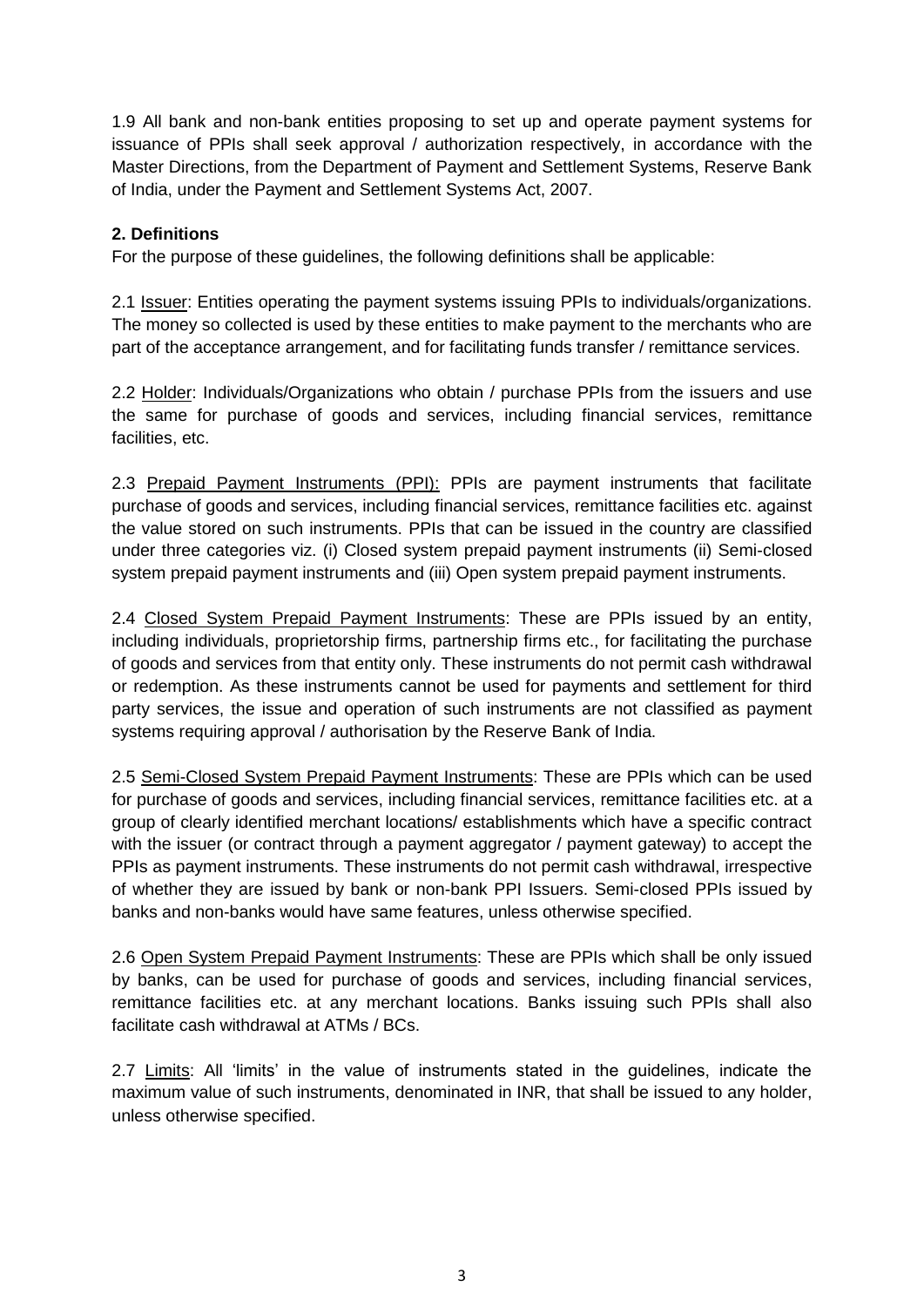2.8 Merchants: These are establishments who have a specific contract with the PPI issuer (or contract through a payment aggregator / payment gateway) to accept the PPIs issued by PPI issuers against the sale of goods and services, including financial services.

## **3. Eligibility to issue semi-closed and open system PPIs**

3.1 Banks who comply with the eligibility criteria, including those stipulated by the concerned regulatory department of Reserve Bank of India shall be permitted to issue all categories of PPIs, after obtaining approval from the Department of Payment and Settlement Systems, Reserve Bank of India.

3.2 However, taking into account the technical requirements, only those banks providing Mobile Banking facilities to their customer shall issue mobile phone-based PPIs (for example, mobile wallets)

3.3 Other entities, including Non-Banking Financial Companies, shall be permitted to issue only semi-closed system PPIs, including mobile phone-based PPIs (for example, mobile wallets).

## **4. Cross Border Transactions**

4.1 Foreign Exchange Prepaid Payment Instruments: Persons authorized under Foreign Exchange Management Act (FEMA) to issue foreign exchange denominated prepaid payment instruments and where such entities issue such instruments as participants of payment systems authorised by the Reserve Bank of India, are exempt from the purview of these guidelines. The use of such payment instruments shall be limited to permissible current account transactions and subject to the prescribed limits under the Foreign Exchange Management (Current Account Transactions) Rules, 2000, as amended from time to time.

4.2 Full-KYC reloadable semi-closed and open system PPIs issued by Bank PPI Issuers having AD licence shall be permitted to be used in cross-border transactions (for permissible current account transactions only), subject to adherence to extant norms governing such transactions, including extant Liberalised Remittance Scheme norms. Prefunding of online merchant's account shall not be permitted using such Rupee denominated PPIs. Issuers shall enable this facility only on explicit request of the PPI holders and shall apply, to begin with, a per transaction limit of not exceeding Rs.5000/- for such cross-border transactions.

#### **5. Capital and other eligibility requirements**

5.1 Licensed / Scheduled Banks and Registered Non-Banking Financial Companies (NBFCs) shall be permitted to issue PPIs obtaining approval / authorisation from Reserve Bank of India.

5.2 All entities, seeking approval / authorisation from the Reserve Bank of India under the Payment and Settlement Systems Act, 2007 henceforth, shall have a minimum positive net worth of Rs. 25 crore as per the last audited balance sheet and the same shall be maintained at all times. Entities shall submit a certificate for compliance with the networth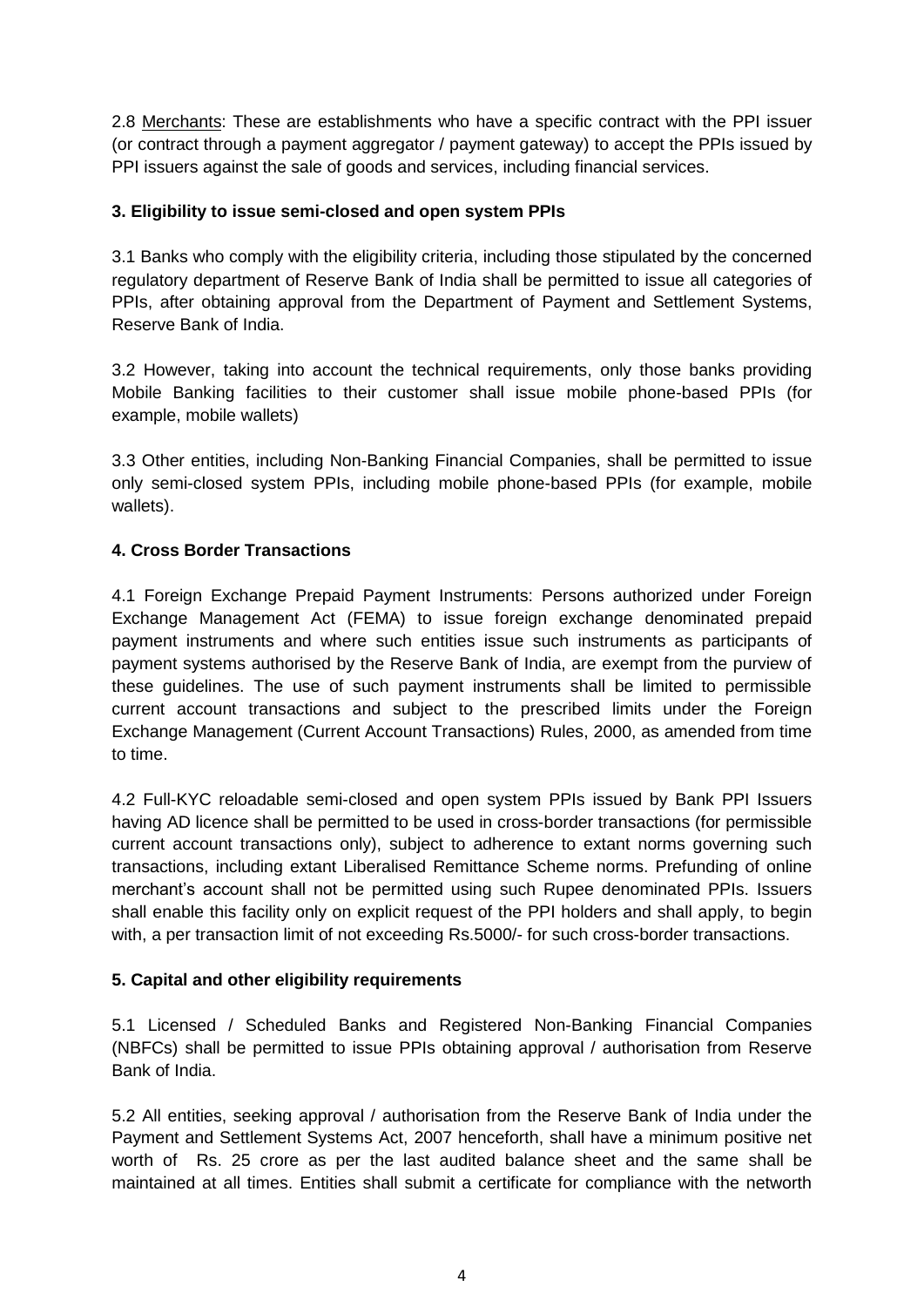requirement at the time of making application for authorisation and also annually by end-September as per the audited balance sheet.

5.3 Net-worth will consist of 'paid up equity capital, preference shares which are compulsorily convertible into equity capital, free reserves, balance in share premium account and capital reserves representing surplus arising out of sale proceeds of assets but not reserves created by revaluation of assets' adjusted for 'accumulated loss balance, book value of intangible assets and Deferred Revenue Expenditure, if any'. It shall be noted that while CCPS reckoned for computation of net worth can be either non-cumulative or cumulative, these should be compulsorily convertible into equity shares and the shareholder agreements should specifically prohibit any withdrawal of this preference capital at any time.

5.4 Newly incorporated entities which may not have an audited statement of financial accounts shall submit a certificate from their Chartered Accountants regarding the current net worth along with provisional balance sheet. They shall also submit documents in support of the capital infusion and the funds available to undertake this business.

5.5 The final approval in the case of banks and NBFCs shall be determined on the basis of the recommendation of the concerned regulatory / supervisory department of the Reserve Bank of India as applicable.

5.6 The existing non-bank PPI issuers shall also comply with the enhanced capital requirements by September 30, 2020 for the financial position as on March 31, 2020, failing which they shall not be permitted to carry on this business beyond December 31, 2020. Till such time, the existing PPI issuers shall continue to maintain the capital requirements under which they were authorised.

5.7 Applicant entities having FDI/FII should meet the minimum capital requirement as applicable under extant Consolidated FDI policy guidelines of Government of India.

5.8 Non-bank entities applying for authorisation shall be a company incorporated in India and registered under the Companies Act 1956 / Companies Act 2013.

5.9 The Memorandum of Association (MOA) of the applicant entity shall cover the proposed activity of operating as a PPI issuer.

#### **6. Authorisation Process for non-bank entities**

6.1 A non-bank entity desirous of setting up payment systems for issuance of PPIs shall be required to apply for authorization in Form A as prescribed under Regulation 3(2) of the Payment and Settlement System Regulations, 2008.

6.2 The applications shall be initially screened by RBI to ensure *prima facie* eligibility of the applicants. RBI shall also check 'fit and proper' status of the applicant and management by obtaining inputs from other regulators, government departments and self-declarations of the entities directors, as deemed fit. Applications of those entities not meeting the eligibility criteria, are incomplete / not in the prescribed form with all details, shall be returned with no refund of the application fees.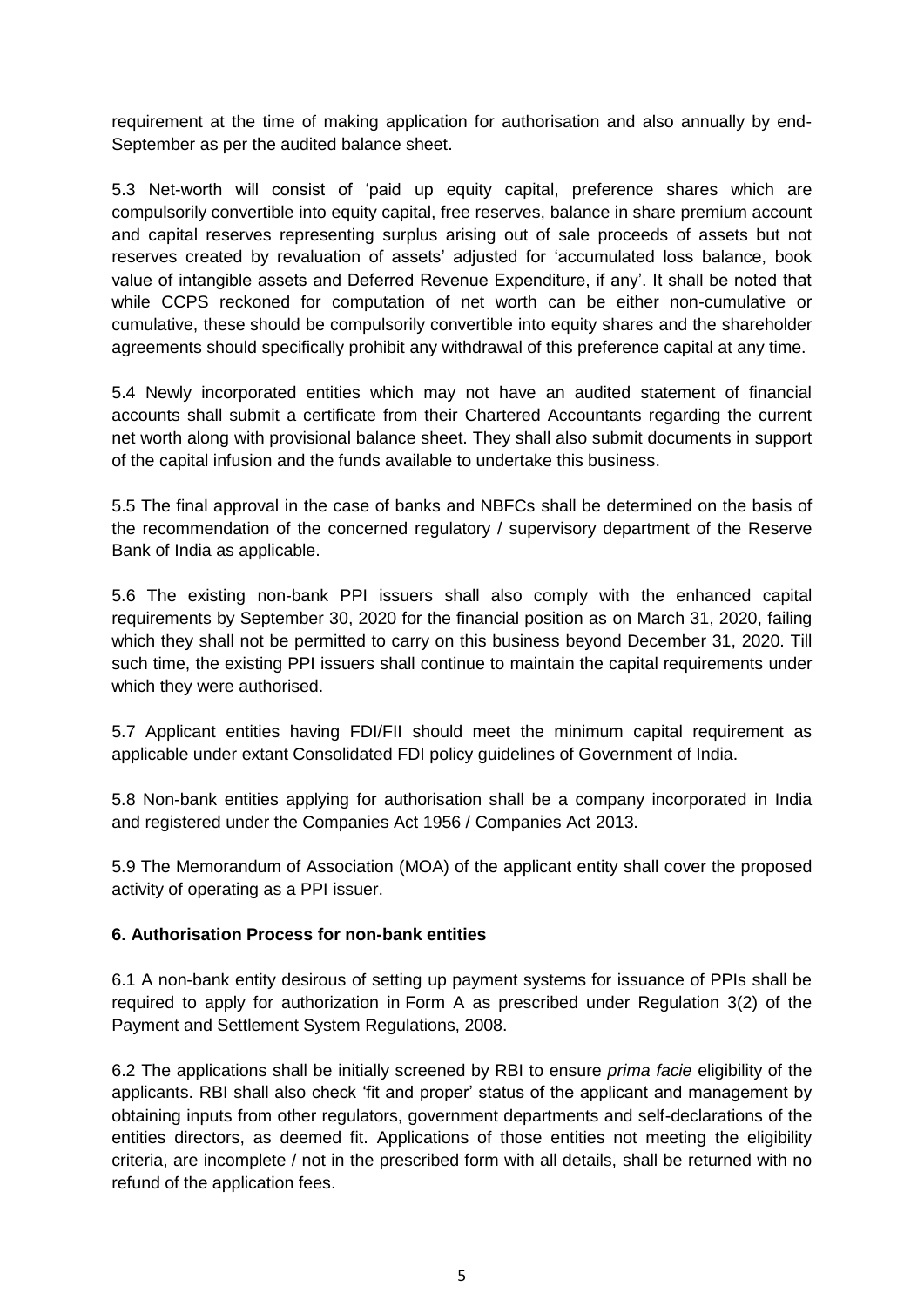6.3 In addition to the compliance of the proposal to the applicable guidelines, RBI shall also apply checks, inter alia, on certain essential aspects like customer service and efficiency, technical and other related requirements, before granting authorization to the applicants.

6.4 Subject to meeting the eligibility criteria and other conditions, the Reserve Bank of India issues an 'in-principle' approval. The validity of in-principle approval issued by RBI shall be six months from the date of granting such in-principle approval. The entity shall submit a satisfactory System Audit Report to RBI within these six months, failing which the in-principle approval shall lapse automatically. An entity can obtain one-time extension of six months by making a request in writing in advance with valid reasons. The RBI reserves the right to decline such request for extension.

6.5 Subsequent to the issue of the in-principle approval, if any adverse features regarding the entity/ promoters/ group come to the notice of the RBI, the RBI may impose additional conditions and if warranted, the in-principle approval shall be withdrawn.

6.6 Entities granted final authorization shall commence business within six months from the grant of Certificate of Authorization failing which the authorization shall lapse automatically. An entity can obtain one-time extension of six months by making a request in writing in advance with valid reasons. The RBI reserves the right to decline such request for extension.

6.7 The Certificate of Authorisation shall be subject to review and shall be valid for five years unless otherwise specified.

6.8 PPI Issuers, considering introducing any material changes in the processes other than those approved / authorized, shall obtain prior approval of the RBI and also submit a system audit report, if required.

6.9 Entities seeking renewal of authorization shall apply in writing to RBI at least three months before the expiry of validity period, failing which RBI reserves the right to decline the renewal request.

6.10 Non-bank PPI Issuers, shall henceforth obtain prior written permission of the Reserve Bank in respect of:

- a) any takeover or acquisition of control<sup>1</sup> of non-bank entity, which may or may not result in change of management;
- b) any change in the management of non-bank entity, which would result in change in more than 30 per cent of the directors, excluding independent directors. Prior approval shall not be required for those directors who get re-elected on retirement by rotation.

 $\overline{\phantom{a}}$ 

 $<sup>1</sup>$  'Control' shall have the same meaning as under Section 2 (27) of the Companies Act 2013 and for listed company shall</sup> include any additional parameters as per SEBI guidelines, if applicable.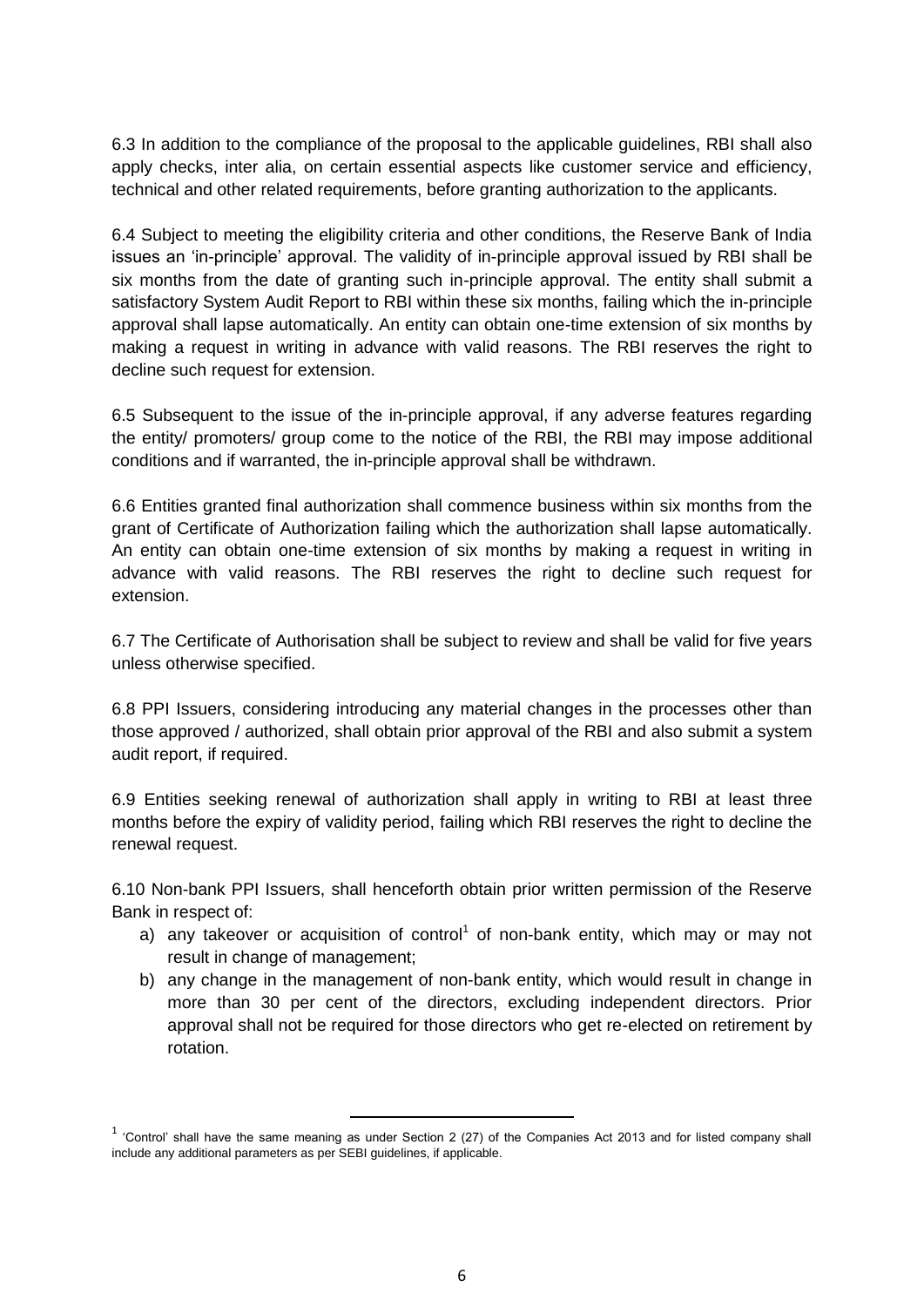## **7. Safeguards against Money Laundering (KYC/AML/CFT) Provisions**

7.1 The Know Your Customer/Anti-Money Laundering/Combating Financing of Terrorism guidelines issued by the Reserve Bank of India, from time to time, shall apply mutatis mutandis to all the entities issuing PPIs.

7.2 As PPI issuers are operating a Payment System, provisions of Prevention of Money Laundering Act, 2002 and Rules framed thereunder, as amended from time to time, are also applicable to PPI issuers. Entities shall put in place necessary systems to ensure compliance with these guidelines.

7.3 The use of INR denominated PPIs for cross border transactions shall not be permitted except as provided for at paragraph 4.2 of the Master Directions.

7.4 PPI Issuers shall maintain a log of all the transactions undertaken using the PPIs issued by them. This data shall be made available for scrutiny by the Reserve Bank or any other agency / agencies as may be advised by the Reserve Bank. The Issuers shall also file Suspicious Transaction Report (STR) to Financial Intelligence Unit – India (FIU-IND).

## **8. Issuance, loading and reloading of PPIs**

8.1 All entities authorised to issue prepaid payment instruments by Reserve Bank of India are permitted to issue reloadable or non-reloadable prepaid payment instruments depending upon the permissible category of PPIs.

8.2 Issuers shall have a clearly laid down policy, with Board approval, for issuance of various categories of PPIs and all activities related thereto.

8.3 PPI Issuers shall ensure that the company name, for which authorisation / approval for issuance and operating PPI system has been given, is necessarily displayed along with the PPI brand name in all instances.

8.4 PPI Issuers shall ensure that no interest is payable on PPI balances.

8.5 PPIs shall be permitted to be loaded / reloaded by cash, by debit to a bank account, by credit and debit cards, and other PPIs (as permitted from time to time).

8.6 PPI Issuers shall be permitted to issue PPIs (as outlined under para 9.2 and 9.4 below) to employees / staff / contract workers / customers etc. (collectively called as beneficiaries) which are loaded / reloaded from full KYC bank accounts of companies / private organisations, Government organisations / departments, financial institutions, individuals (collectively called as payers) etc. Issuers shall provide this facility after completing due diligence of the payers. Loading / reloading of such PPIs shall be done after obtaining necessary authorisation and beneficiary details from the payers. The Issuers shall be responsible for all customer related aspects of these PPIs.

8.7 Cash loading to PPIs shall be limited to Rs.50,000/- per month subject to overall limit of the PPI.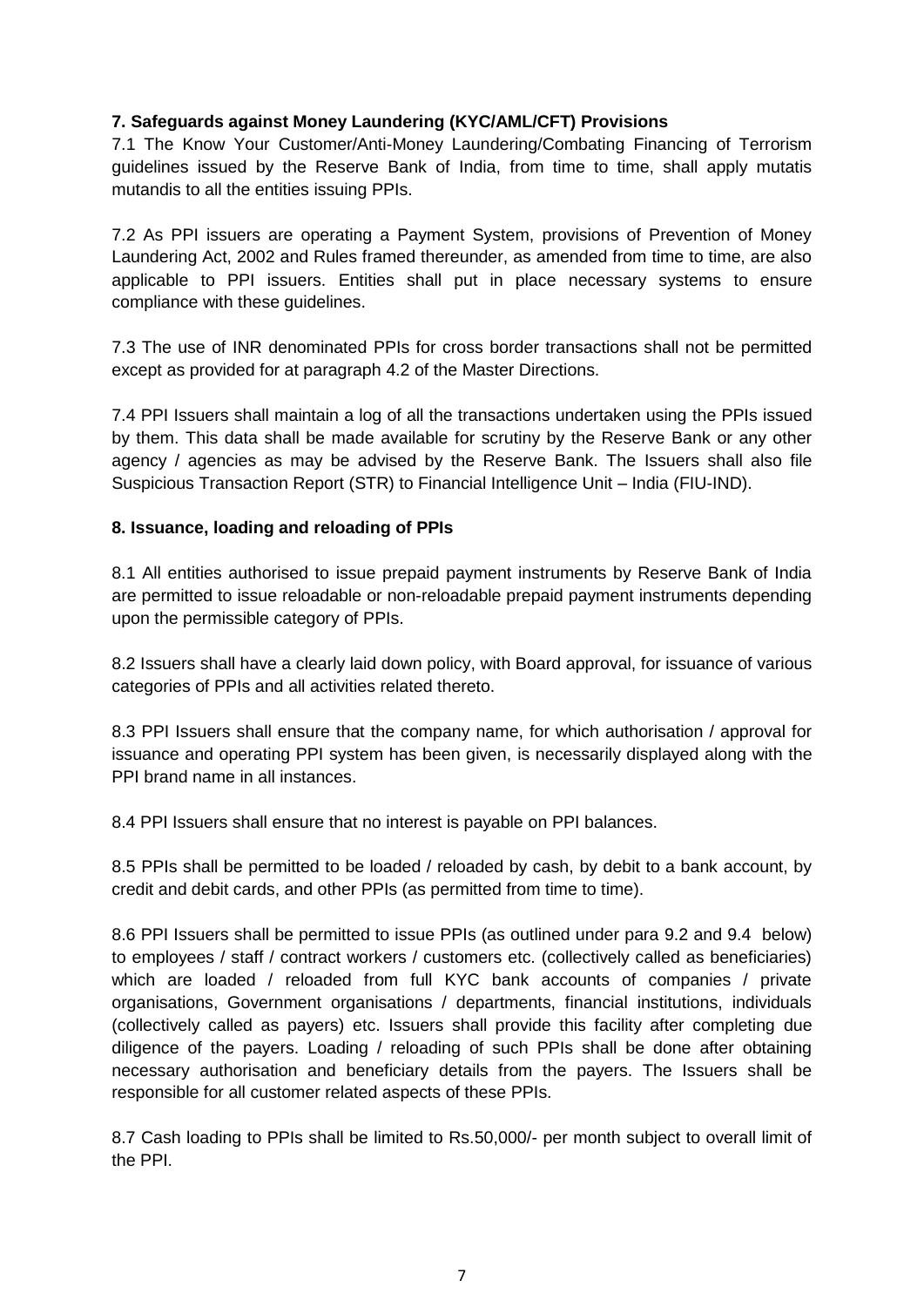8.8 PPI Issuers shall ensure that PPIs are not created in the system, including by their agents, only for the purpose of facilitating cash-based remittances to bank accounts.

8.9 The loading in the PPIs covered under these Directions shall be in INR only.

8.10 The PPIs may be issued as smart cards, magnetic stripe cards, internet wallets, mobile wallets, and any such form / instrument which can be used to access the PPI and to use the amount therein. PPIs in the form of paper vouchers shall no longer be issued from the date of the Master Directions.

8.11 Banks shall be permitted to issue and reload PPIs, using permitted payment instruments, at their branches, ATMs and through their business correspondents appointed as per the guidelines issued by the Reserve Bank in this regard.

8.12 Banks and non-banks shall be permitted to issue and reload such payment instruments through their authorised outlets or through their authorized / designated agents (other than BCs in case of banks) using permitted payment instruments subject to following conditions:-

- a) The Board approved policy shall clearly lay down the framework for engaging agents for the purpose of issuance and reloading of PPIs.
- b) Issuers shall carry out proper due diligence of the persons appointed as authorized / designated agents for issue / reloading of permissible categories of PPIs.
- c) Issuers shall be responsible for all the PPIs issued by the authorized / designated agents.
- d) Issuers shall be responsible as the principal for all the acts of omission or commission of their authorized / designated agents.
- e) Issuers shall ensure preservation of records and confidentiality of customer information in their possession as well as in the possession of their authorised / designated agents.
- f) The PPI issuers shall regularly monitor the activities of their authorized / designated agents and also carry out a review of the performance of various agents engaged by them at least once in a year.
- g) Issuers and their authorized / designated agents shall ensure adherence to applicable laws of the land, including KYC/AML/CFT norms.

8.13 PPI Issuers shall ensure that there is no co-mingling of funds originating from any other activity that the Issuer may be undertaking such as business correspondent of bank/s, intermediary for payment aggregation, payment gateway etc.

8.14 Issuance of PPIs under co-branding arrangements:

- a) Authorised PPI issuers shall be permitted to co-brand such instruments with the name/logos of financial institutions / Government Organisation etc. for whose customers/beneficiaries such co-branded instruments are to be issued.
- b) The name of the issuer shall be visible prominently on the payment instrument.
- c) The co-branding partner shall be having its presence in India.
- d) All PPI issuers desirous of issuing such co-branded PPIs shall carry out due diligence in respect of the co-branding partner and seek one time approval from Reserve Bank of India.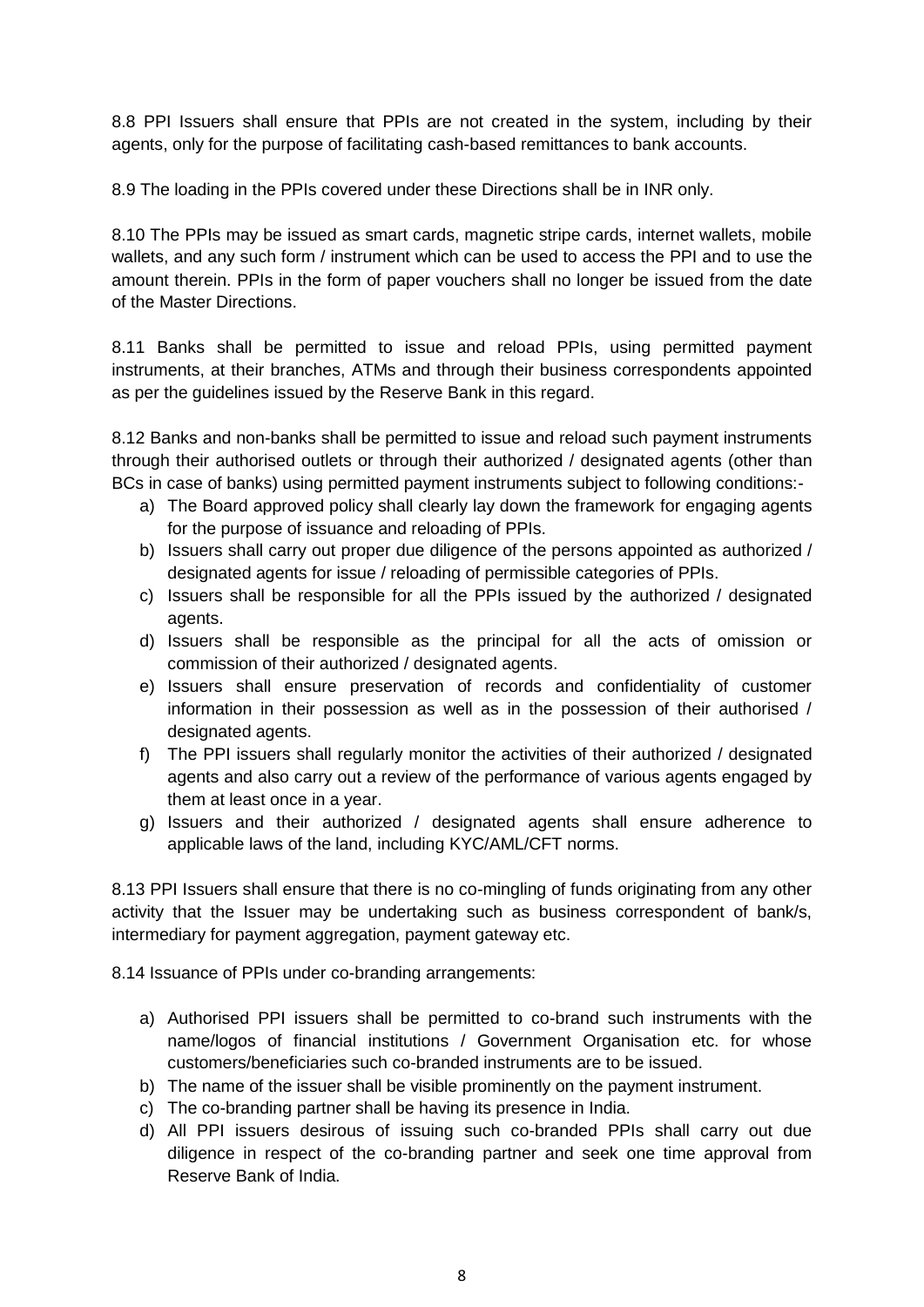- e) In case of co-branding arrangements, bank PPI issuers shall adhere to the instructions contained in the [circular RBI/2012-13/325](https://www.rbi.org.in/Scripts/NotificationUser.aspx?Id=7742&Mode=0) DBOD.No.FSD.BC. [67/24.01.019/2012-13 dated December 12, 2012.](https://www.rbi.org.in/Scripts/NotificationUser.aspx?Id=7742&Mode=0) In case of other authorized nonbank PPI Issuers, where co-branding arrangements take place between two nonbank PPI Issuers, the agreement shall clearly indicate which partner shall be the PPI Issuer.
- f) The co-branding arrangement shall be as per the Board approved policy of the PPI issuer. The policy shall specifically address issues pertaining to the various risks associated with such an arrangement including reputation risk and the PPI issuer shall put in place suitable risk mitigation measures. The policy shall also clearly indicate the roles and responsibilities, obligations and liabilities of each co-branding partner.
- g) The PPI issuer shall be liable for all acts of the co-branding partner.
- h) The instructions/ guidelines on KYC/AML/CFT, issued by RBI from time to time, shall be adhered to, in respect of all PPIs issued under the co-branding arrangement. The PPI issuer shall not reveal any information relating to customers obtained at the time of opening the PPI and the co-branding entity shall not be permitted to access any details of customer's accounts that may violate the PPI issuer's secrecy obligations.

8.15 PPI issuers already having co-branding arrangements at the time of issuance of this Master Directions shall review their existing arrangements to meet the above requirements and shall also submit the details of existing co-branding arrangements to the Reserve Bank.

#### **9. Types of Prepaid Payment Instruments**

9.1 The maximum value of any prepaid payment instrument, where specific limits have not been prescribed, shall not exceed Rs 50,000/-.

## **9.2 Issuance of Semi-closed PPIs by banks and non-bank PPI Issuers**

Banks and authorised non-bank entities shall be permitted to issue the following types of semi closed PPIs, on carrying out Customer Due Diligence as indicated for each type of PPI.

#### **(i) PPIs upto Rs.20,000/- by accepting minimum details of the customer**

- a) The amount outstanding at any point of time in such PPIs shall not exceed Rs. 20,000/-.
- b) The total value of amount loaded / reloaded in such PPIs during any given month shall not exceed Rs. 20,000/-.
- c) These PPIs can be reloadable in nature and shall be issued only in electronic form, including cards.
- d) The minimum details shall include One Time Pin (OTP) verified mobile number (at least in case of e-wallets / m-wallets)and self-declaration of name, address, gender, date of birth and unique identification number of any of the 'officially valid document' defined under Rule 2(d) of the PML Rules 2005, as amended from time to time.
- e) These PPIs shall be converted into full KYC semi-closed PPIs within a period of 60 days from the date of issue of PPI, failing which no further credit shall be allowed in such PPIs. However, the PPI holder shall be allowed to use the balance available in the PPI.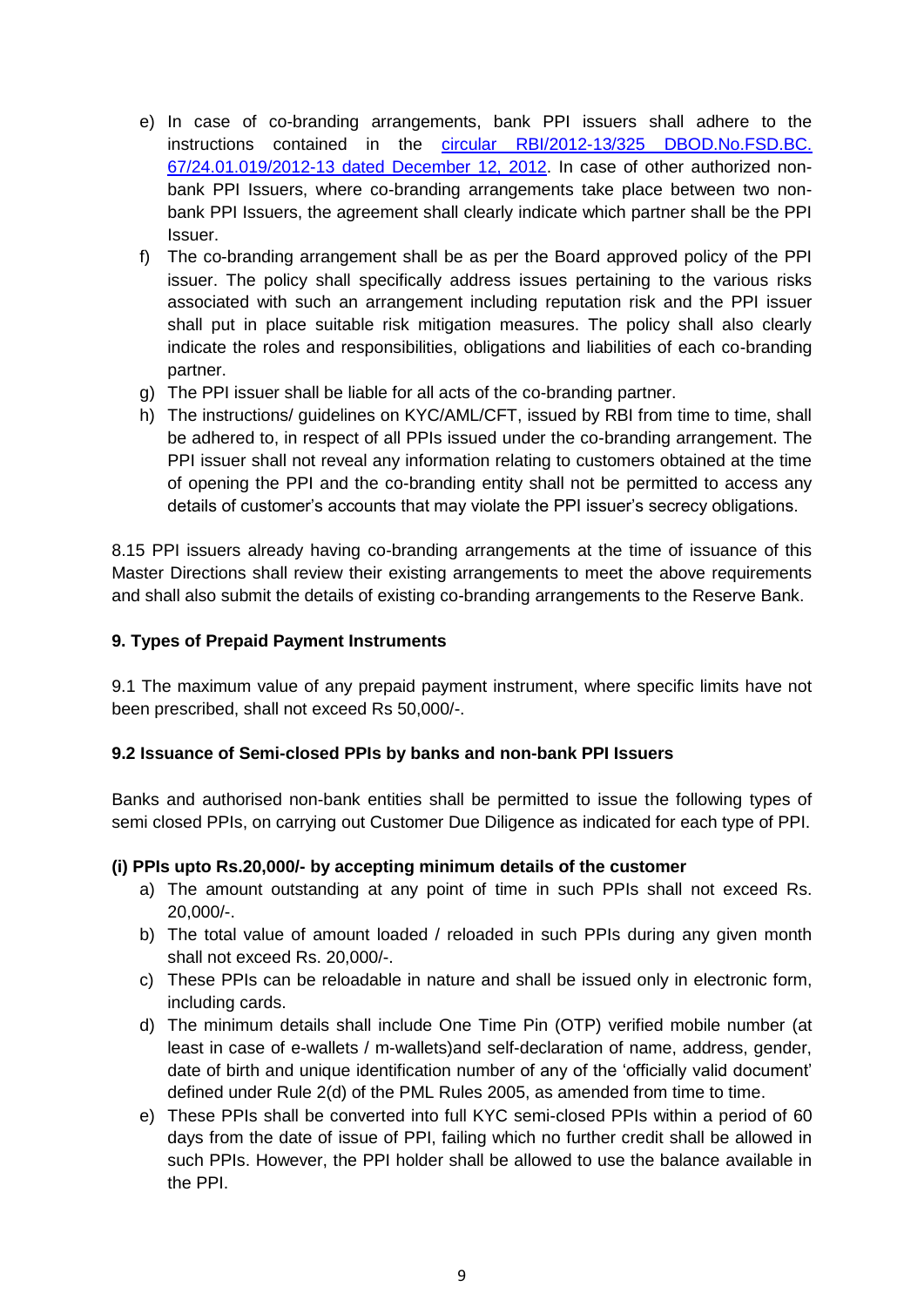- f) PPI issuers shall ensure that this category of PPI is not issued to the same user in future using the same mobile number and same minimum details.
- g) Fund transfers from such PPIs to bank accounts and also to PPIs of same issuers (and to PPIs issued by other issuers as and when enabled) shall not exceed Rs 10,000/- per month.
- h) PPI Issuers shall decide the limit of funds transfer where the funds have to be transferred 'back to source' (payment instrument from where the PPI was loaded) or 'own bank account of the PPI holder' (duly validated by the Issuer) within the overall PPI limit.
- i) PPI issuers shall also give the holders an option to close the PPI and transfer the balance as per the applicable limits of that category of PPI. For this purpose, the Issuers shall provide an option, including at the time of issuing the PPI, to the holder to provide details of pre-designated bank account or other PPIs of same issuer (or other issuers as and when permitted) to which the balance amount available in the PPI shall be transferred in the event of closure / expiry of validity period of such PPIs.

## **(ii) PPIs upto Rs.1,00,000/- with full KYC<sup>2</sup>**

- a) The amount outstanding in such PPIs shall not exceed Rs.1,00,000/- at any point of time.
- b) These PPIs can be reloadable in nature and shall be issued only in electronic form, including cards.
- c) PPI Issuers shall decide the limit of funds transfer where the funds have to be transferred 'back to source' (payment instrument from where the PPI was loaded) or 'own bank account of the PPI holder' (duly validated by the Issuer) within the overall PPI limit.
- d) PPI Issuers shall provide the facility of 'pre-registered beneficiaries' whereby the PPI holder can register the beneficiary by providing their bank account details, details of PPIs issued by same issuer (or different issuers as and when permitted).
- e) In case of such preregistered beneficiaries, the funds transfer limit shall not exceed Rs. 1 lakh per month per beneficiary. PPI Issuers shall set the limits within this ceiling taking into account the risk profile of the PPI holders and other operational risks, etc.
- f) The funds transfer limits for all other cases shall be restricted to Rs.10,000/-per month.
- g) PPI Issuers shall clearly indicate these limits to the PPI holders and also provide necessary options to PPI holders to set their own fund transfer limits.
- h) PPI issuers shall also give the holders an option to close the PPI and transfer the balance as per the applicable limits of that category of PPI. For this purpose, the Issuers shall provide an option, including at the time of issuing the PPI, to the holder to provide details of pre-designated bank account or other PPIs of same issuer (or other issuers as and when permitted) to which the balance amount available in the PPI shall be transferred in the event of closure / expiry of validity period of such PPIs.

 $\overline{\phantom{a}}$ 

<sup>&</sup>lt;sup>2</sup>In case KYC is done using One Time Pin (OTP) based e-KYC, then the instructions as applicable to opening this type of account / PPI shall be applicable.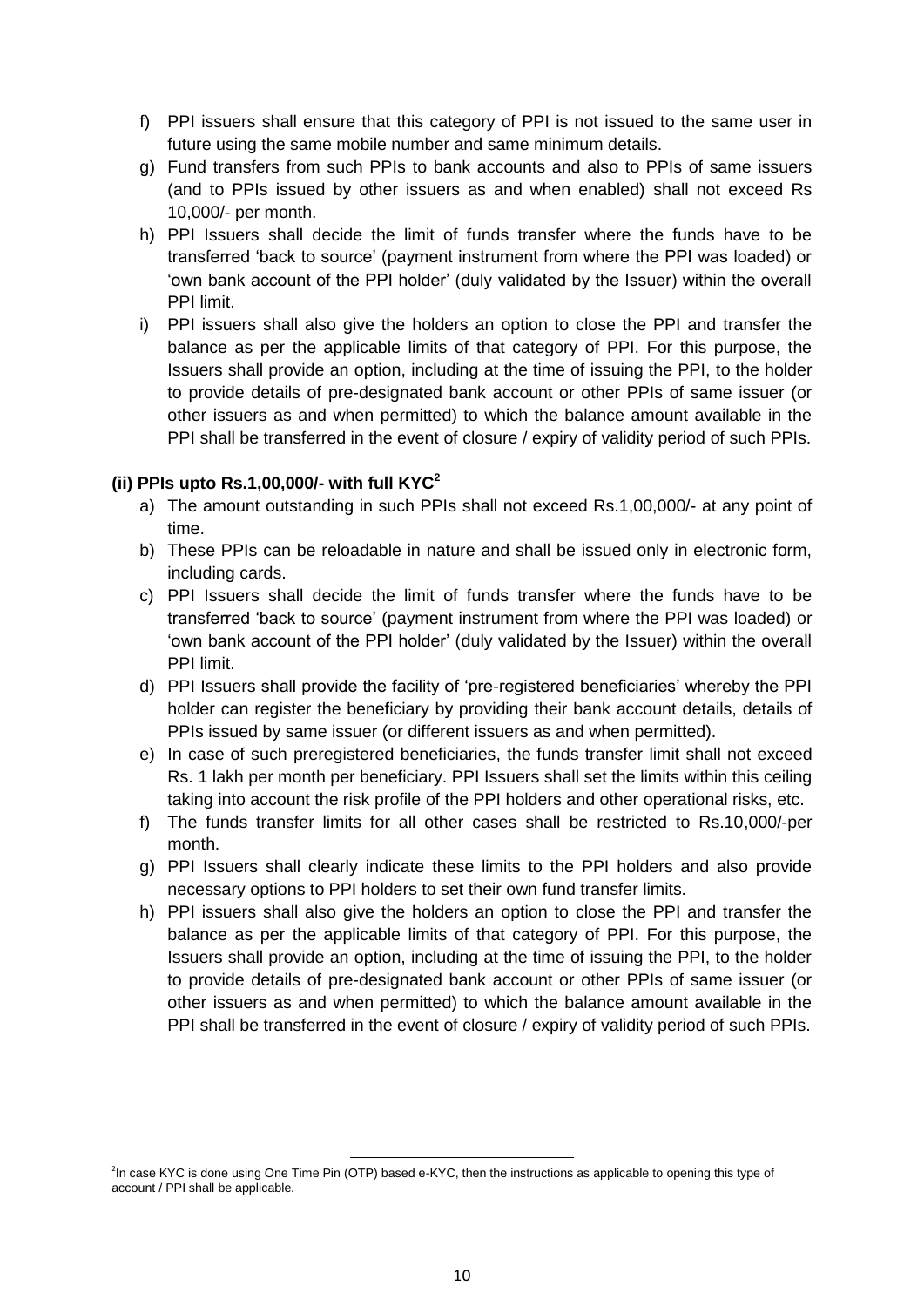## **9.3 Migration of existing minimum details semi-closed PPIs issued by banks and nonbanks**

- a) PPI Issuers shall ensure that all the existing minimum detail semi-closed PPIs $^3$  issued by them as on the date of issue of the Master Directions, are converted into full KYC semiclosed PPIs as indicated in para 9.2 (ii) above, by June 30, 2017, failing which no further credit shall be allowed in such PPIs.
- b) PPI Issuers shall make their customers aware of these changes and shall give all such existing semi-closed PPI holders a one-time option to transfer the existing balance in the PPI to other PPIs of same issuer or to a bank account without any transaction limit. No charges shall be levied by the PPI Issuers on the PPI holders for such fund transfers.
- c) Till the conversion of these PPIs to full KYC semi-closed PPIs (i.e. till June 30, 2017), all limits as applicable to PPIs under category 9.2 (i) of these Master Directions shall be applicable.
- d) The above conditions shall also apply to the migration of existing PPIs issued under paragraph 7.2(ii) of Master Circular DPSS.CO.PD.PPI.No.01/02.14.006/2016-17 dated July 1, 2016.
- e) PPI Issuers shall submit the data relating to migration of existing PPIs in the prescribed format on a monthly basis.

## **9.4 Issuance of open system PPIs by banks**

- a) Only banks shall be permitted to issue open system PPIs after full  $KYC<sup>4</sup>$  in addition to semi closed PPIs listed above.
- b) These PPIs shall be reloadable in nature and issued only in electronic form, including cards.
- c) The amount outstanding at any point of time in such PPIs shall not exceed Rs.1,00,000/-
- d) Funds transfer limits from such PPIs shall be same as semi-closed full KYC PPIs (as per paragraph 9.2 (ii) of these Master Directions).
- e) Funds transfers from such PPIs shall also be permitted to other open system PPIs, debit cards and credit cards.

#### **10. Specific categories of Prepaid Payment Instruments**

#### **10.1 Issuance of prepaid Gift instruments**

.

Bank and non-bank entities are permitted to issue prepaid gift instruments subject to the following conditions:

- a) The maximum validity of the prepaid gift instruments shall be three years.
- b) Maximum value of each prepaid gift instrument shall not exceed Rs. 20,000/-.
- c) These instruments shall not be reloadable.

 $\overline{\phantom{a}}$ 

<sup>&</sup>lt;sup>3</sup>Includes the minimum detail PPIs as per paragraph 7.2(i) of the Master Circular DPSS.CO.PD.PPI.No.01/02.14.006/2016-17 [dated July 1, 2016](https://www.rbi.org.in/Scripts/NotificationUser.aspx?Id=10510&Mode=0) and PPIs issued to merchants as per paragraph (ii) of the [circular DPSS.CO.PD.No.1288/02.14.006/2016-](https://www.rbi.org.in/Scripts/NotificationUser.aspx?Id=10734&Mode=0) [17 dated November 22, 2016](https://www.rbi.org.in/Scripts/NotificationUser.aspx?Id=10734&Mode=0)

 $\frac{4}{1}$ In case KYC is done using One Time Pin (OTP) based e-KYC, then the instructions as applicable to opening this type of account / PPI shall be applicable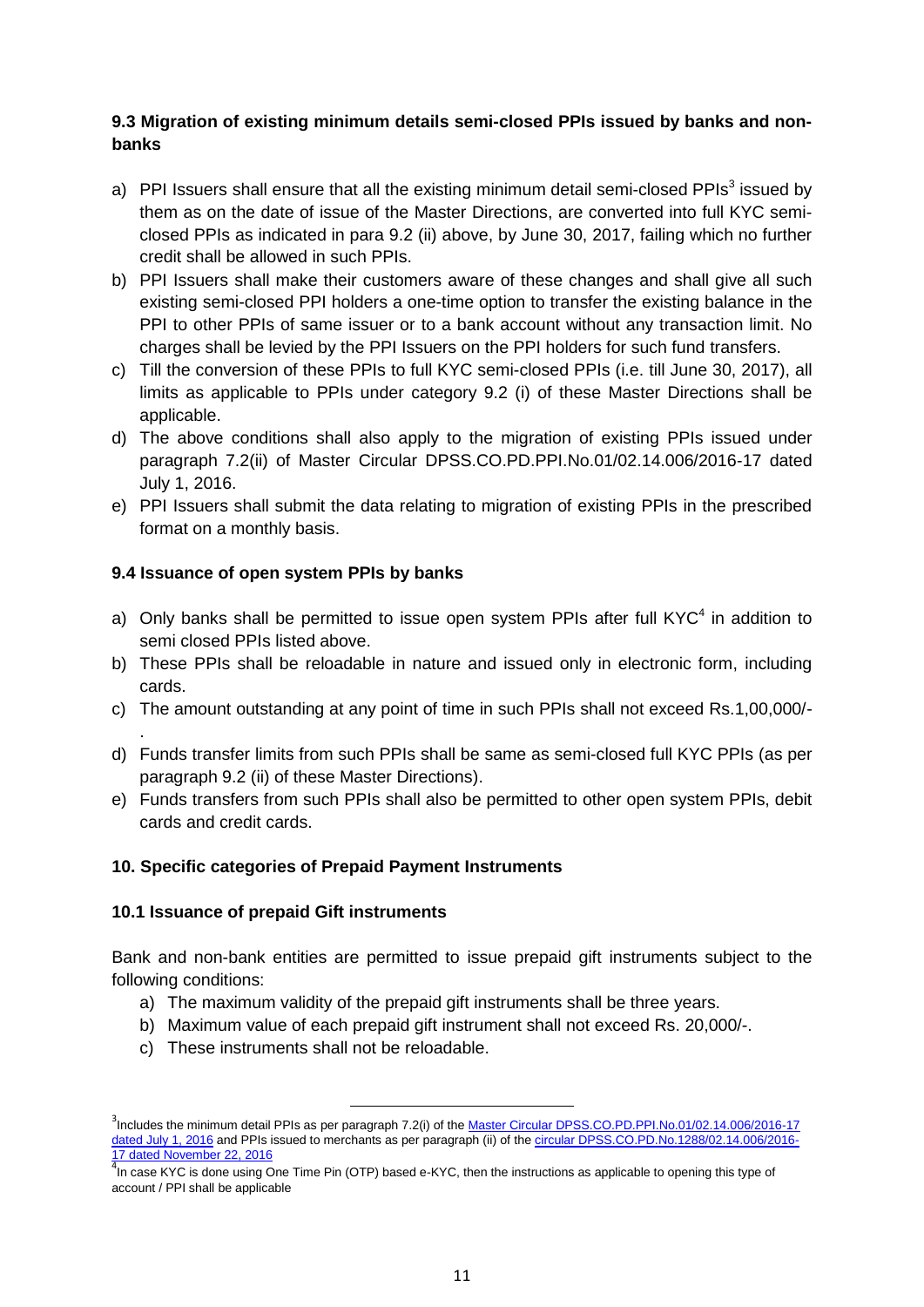- d) Cash withdrawal as well as fund transfer shall not be permitted for such instruments. However, PPI Issuers shall permit transfer of outstanding balance in the PPI 'back to source' (payment instrument from where the PPI was loaded) in case the purchaser requests for the same.
- e) KYC details of the purchasers of such instruments shall be maintained by the PPI Issuer and made available on demand.
- f) Entities shall adopt a risk based approach, duly approved by their Board, in deciding the number of such instruments which can be issued to a customer, transaction limits, etc.

## **10.2 Issuance of prepaid Meal instruments**

Banks and non-bank entities shall be permitted to issue prepaid meal instruments under B2B arrangements subject to following conditions:

- a) Such PPIs shall be issued only in electronic form, including cards, and are reloadable.
- b) Entities presently issuing meal vouchers under B2B arrangements in paper voucher form shall commence issuance of such PPIs in electronic form, including cards, at the earliest, but not later than December 31, 2017. Prepaid meal instruments in paper voucher form shall not be accepted beyond December 31, 2017.
- c) PPI Issuers shall enter into arrangements only with employers whose due diligence has been completed.
- d) Such PPIs shall be loaded / reloaded only from the funds deployed by the employers (for instance, from their bank account) with suitable authorization to the PPI Issuers to credit the PPIs of the employees.
- e) PPI issuers shall obtain and maintain the details of employees (name, address, gender, employee identification etc.) as obtained from the employers, to whom such PPIs are being issued and funds are loaded/reloaded.
- f) The minimum validity of the prepaid meal instruments shall be one year from the date of loading. Existing paper vouchers shall not be valid beyond December 31, 2017.
- g) Maximum value in such PPIs at any point of time shall not exceed Rs.1,00,000/-.
- h) Cash withdrawal or fund transfer shall not be permitted for such instruments.

## **10.3 Issuance of PPIs for credit of cross border inward remittance**

- a) Bank and non-bank PPI Issuers, who have been appointed as the Indian agent of the authorised overseas principal, shall be permitted to issue PPIs to beneficiaries of inward remittances under the Money Transfer Service Scheme (MTSS) of the Reserve Bank of India. Alternately, such PPIs shall be permitted to be issued by the bank and non-bank PPI Issuers where the Indian agent of the overseas principal has also been appointed as the agent of the PPI Issuer.
- b) However, authorised non-bank PPI issuers shall be permitted to issue such semiclosed PPIs for a period of one year subject to review.
- c) Such PPIs shall be issued in adherence to extant norms stipulated for this purpose under the MTSS Guidelines issued by Foreign Exchange Department, Reserve Bank of India.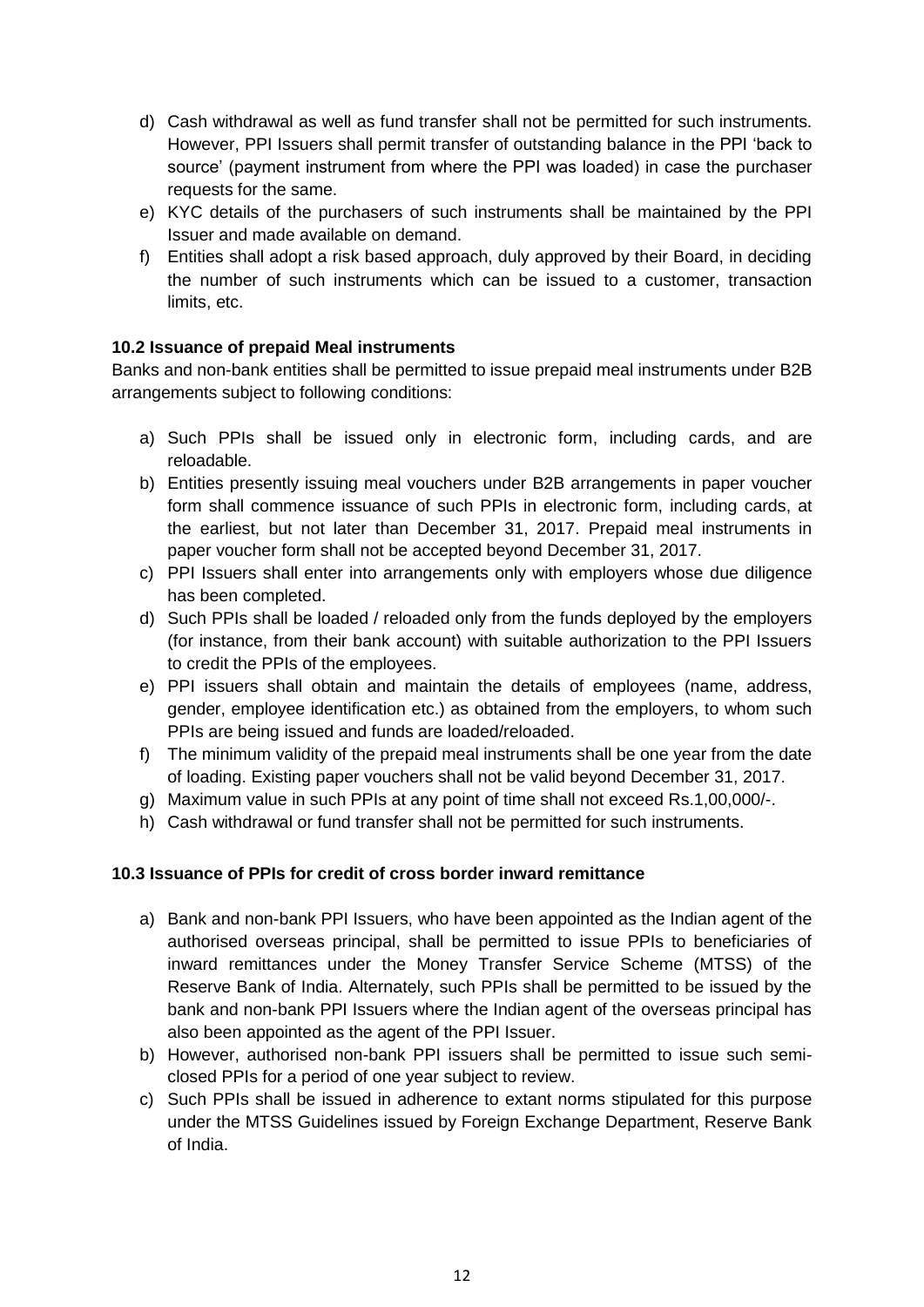- d) PPI Issuers shall have clearly laid down Board approved policy for issuance of such PPIs.
- e) Only full-KYC PPIs shall be issued to the beneficiaries.
- f) The PPI shall be loaded only with the remittance proceeds received under the MTSS guidelines.
- g) The maximum value in such PPIs at any point of time shall not exceed Rs. 50,000/-.
- h) The PPIs shall be reloadable and issued only in electronic form, including cards.
- i) Splitting of single credits among different modes of payment shall not be permitted. Any amount received in excess of Rs. 50,000/- under MTSS shall be paid by credit to a bank account.
- j) Issuers shall facilitate transfer of funds from such payment instruments to a regular bank account of the beneficiary, if asked for, subject to same conditions of remittance for full-KYC PPIs as stipulated under paragraph 9.2 (ii) of these Master Directions.
- k) Issuers shall be responsible for all customer service aspects related to these PPIs.
- l) Issuers shall be liable for all acts of the agents for PPI Issuance.
- m) The roles and responsibilities of the PPI Issuers for the PPI related activities shall be distinct from the roles and responsibilities as Indian Agents under MTSS.

## **10.4 Issuance of PPI for Mass Transit Systems (PPI-MTS)**

- a) These semi-closed PPIs shall be issued by mass transit system operator (PPI-MTS) after authorisation under the Payment and Settlement Systems Act, 2007 to issue and operate such semi-closed PPIs.
- b) The PPI-MTS shall necessarily contain the Automated Fare Collection application related to the transit service to qualify as PPI-MTS.
- c) Apart from the mass transit system, such PPI-MTS shall be used only at other merchants whose activities are allied to or are carried on within the premises of the transit system
- d) The PPI-MTS issuer shall ensure on-boarding of merchants (only those permissible as under (c) above) following due procedure applicable to any other PPI issuer
- e) The PPI-MTS shall have minimum validity of one year from the date of issue
- f) The issuer may decide upon the desired level of KYC, if any, for such PPIs
- g) The PPI-MTS issued shall be reloadable in nature and the maximum value outstanding in PPI cannot exceed the limit of Rs. 3,000/-(Rupees Three Thousand Only)at any point of time
- h) Cash-out or refund or funds transfer shall not be permitted from these PPIs
- i) All other extant guidelines for escrow arrangement, customer grievance redressal mechanism, agent / merchant due diligence, reporting and MIS requirements etc. applicable to issue of PPIs shall continue to be applicable in respect of PPI-MTS.

10.5 From the date of issuance of these Master Directions, PPI Issuers shall cease to issue PPIs of any other category as permitted earlier under Master Circular [DPSS.CO.PD.PPI.No.01/02.14.006/2016-17 dated July 1, 2016.](https://www.rbi.org.in/Scripts/NotificationUser.aspx?Id=10510&Mode=0)

10.6 Rupee denominated PPIs issued by banks for visiting foreign nationals and NRIs under paragraph 7.11 of Master Circular DPSS.CO.PD.PPI.No.01/02.14.006/2016-17 dated July 1, [2016](https://www.rbi.org.in/Scripts/NotificationUser.aspx?Id=10510&Mode=0) stands discontinued from the date of issuance of these Master Directions. PPI issuers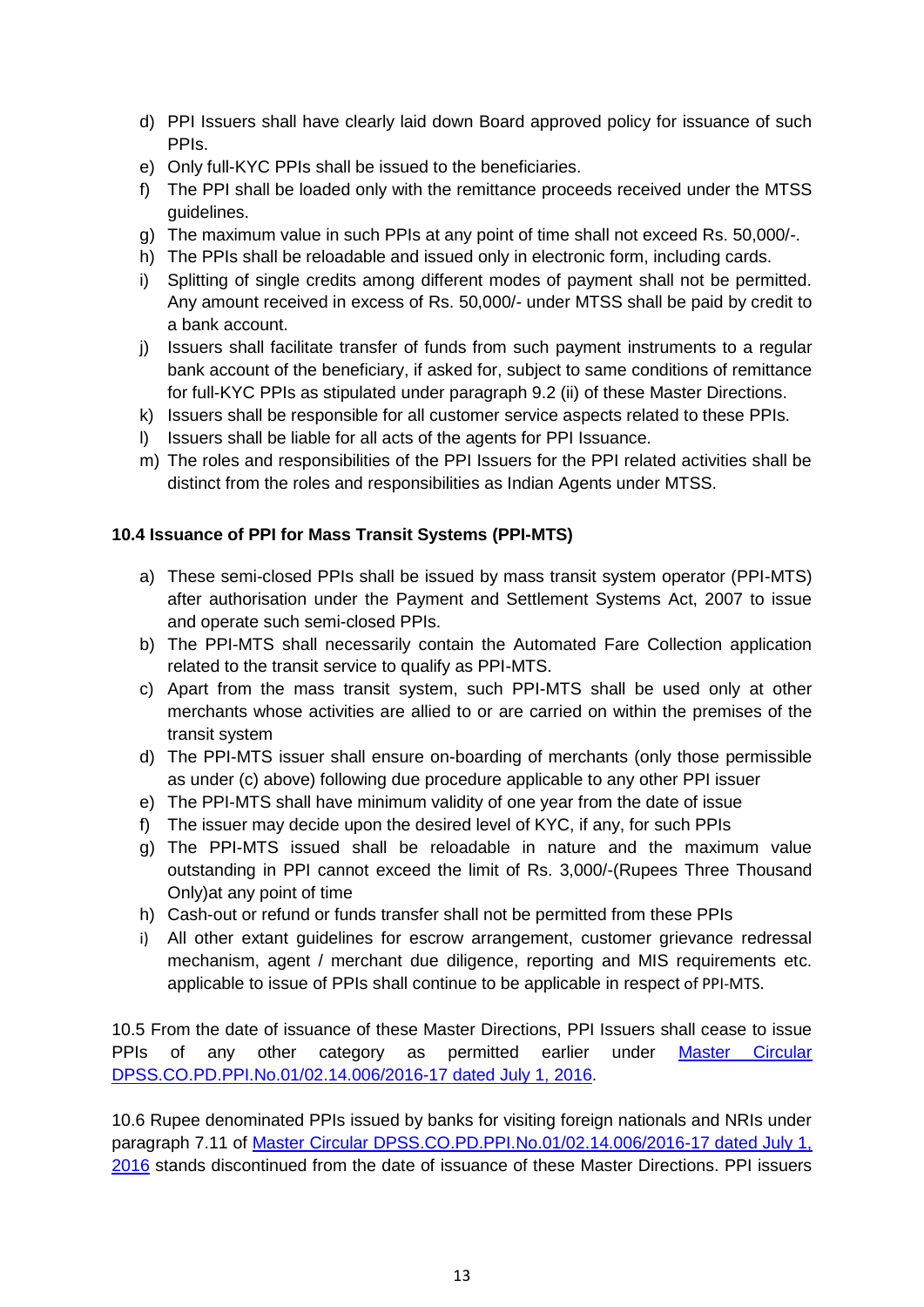shall allow the holders to use the outstanding balance in such PPIs till their validity subject to the conditions under which these PPIs were issued. PPI issuers shall, at the request of the holder, refund the unutilized balance in the PPI in adherence to extant foreign exchange regulations.

## **10.7 Action to be initiated in case of existing specific categories of PPIs issued by banks:**

- a) All PPIs issued under paragraph 7.6, 7.7, 7.8, 7.9 and 7.10 of [Master Circular](https://www.rbi.org.in/Scripts/NotificationUser.aspx?Id=10510&Mode=0)  [DPSS.CO.PD.PPI.No.01/02.14.006/2016-17 dated July 1, 2016](https://www.rbi.org.in/Scripts/NotificationUser.aspx?Id=10510&Mode=0) and paragraph 7.9 of [circular DPSS.CO.PD.No.1610/02.14.006/2016-17 dated December 27, 2016,](https://www.rbi.org.in/Scripts/NotificationUser.aspx?Id=10799&Mode=0) issued and existing as on the date of this Master Direction shall be converted into full KYC PPIs as indicated under paragraph 9.2 (ii) or 9.4, as applicable, of these Master Directions by June 30, 2017, failing which no further credit shall be allowed in such PPIs.
- b) PPI Issuers shall make their customers aware of these changes and shall give all such existing PPI holders a one-time option to transfer the existing balance in the PPI to other PPIs of same issuer or to a bank account without any transaction limit. No charges shall be levied by the PPI Issuers on the PPI holders for such fund transfers.
- c) Till the conversion of these PPIs to full KYC PPIs (i.e. till June 30, 2017), all limits as applicable to PPIs under paragraph 9.2 (i) of these Master Directions shall be applicable. Where such PPIs had been issued as open system PPIs, the cash withdrawal limits, if any, shall be as hitherto.
- d) No further credit shall be allowed in PPIs which are not converted into full KYC semiclosed PPIs by June 30, 2017.
- e) PPI Issuers shall submit the data relating to migration of existing PPIs in the prescribed format on a monthly basis.

## **11. Deployment of Money Collected**

11.1 The money collected against issuance of prepaid payment instruments at a point of time could be substantial. Further, the turnover of funds may also be rapid. The confidence of public and merchant establishments on prepaid instruments schemes depends on certainty and timeliness of settlement of claims arising from use of such instruments. To ensure timely settlement, the issuers shall invest the funds collected only as provided herein.

11.2 For the schemes operated by banks, the outstanding balance shall be part of the 'net demand and time liabilities' for the purpose of maintenance of reserve requirements. This position will be computed on the basis of the balances appearing in the books of the bank as on the date of reporting.

11.3 Non-bank PPI Issuers are hereby directed by the Reserve Bank of India under the powers granted to it under Section 23 A of the Payment and Settlement Systems Act, 2007 (as amended 2015), to maintain their outstanding balance in an escrow account with any scheduled commercial bank. Accordingly, for the purpose of maintenance of the Escrow account, payment systems operated by non-bank entities for issuance of PPIs shall be deemed to be 'designated payment systems' under Section 23A of the said Act. Maintenance of escrow balance shall be subject to the following conditions:-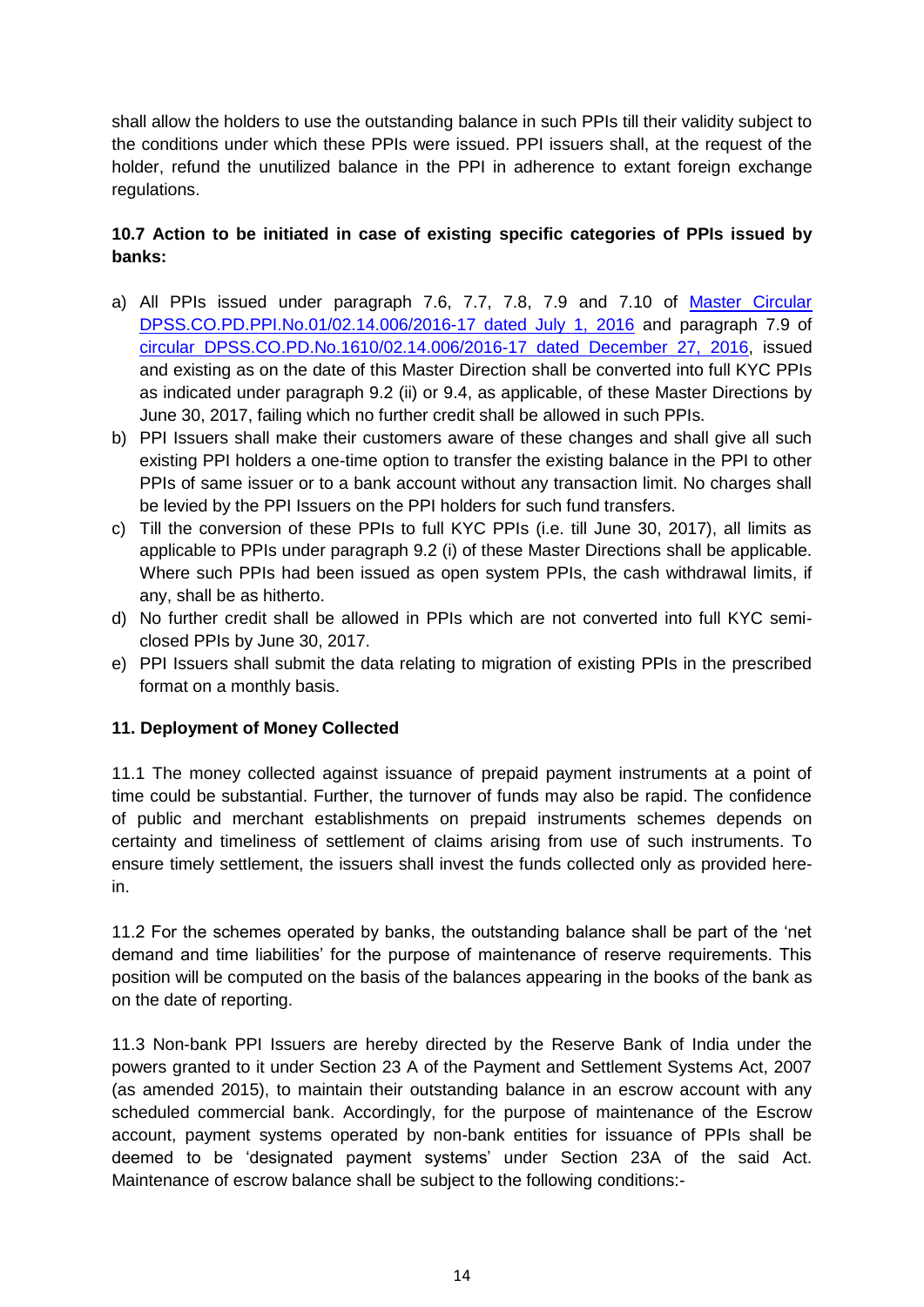- (i) The escrow balance shall necessarily be maintained with only one scheduled commercial bank at any point of time.
- (ii) In case there is a need to shift the escrow account from one bank to another, the same shall be effected in a time-bound manner without unduly impacting the payment cycle to the merchants. The migration shall be completed in the minimum possible time and with the prior approval of RBI.
- (iii) The balance in the escrow account shall not, at the end of the day, be lower than the value of outstanding PPIs and payments due to merchants. While as far as possible PPI issuers shall ensure immediate credit of funds to escrow on issue, load / reload of PPIs to the PPI holders, under any circumstances such credit to escrow account shall not be later than the close of business day (the day on which the PPI has been issued, loaded / reloaded)

(iv) Following debits and credits shall only be permitted from the escrow account:

## *Credits*

- a. Payments received towards issue, load / reload of PPIs, including at agent locations
- b. Refunds received for failed / disputed / returned / cancelled transactions.

## *Debits*

- c. Payments to various merchants/service providers towards reimbursement of claims received from them
- d. Payment to sponsor bank for processing funds transfer instructions received from PPI holders as permitted by RBI from time to time.
- e. Payment towards applicable Government taxes (received along with PPI sale/reload amount from the buyers)
- f. Refunds towards cancellation of transactions in a PPI in case of PPIs loaded / reloaded erroneously or through fraudulent means (on establishment of erroneous transfer /fraud). The funds shall be credited back to the same source from where these were received. These funds are not to be forfeited till the disposal of the case.
- g. Any other payment due to the PPI issuer in the normal course of operating the PPI business (for instance, service charges, forfeited amount, commissions)
- h. Any other debit as directed by the regulator / courts / law enforcement agencies.

**Note**: The payment towards service charges and commission shall be at predetermined rates/frequency. Such transfers shall only be effected to a designated bank account of the PPI issuer as indicated in the agreement with the bank where escrow account is maintained.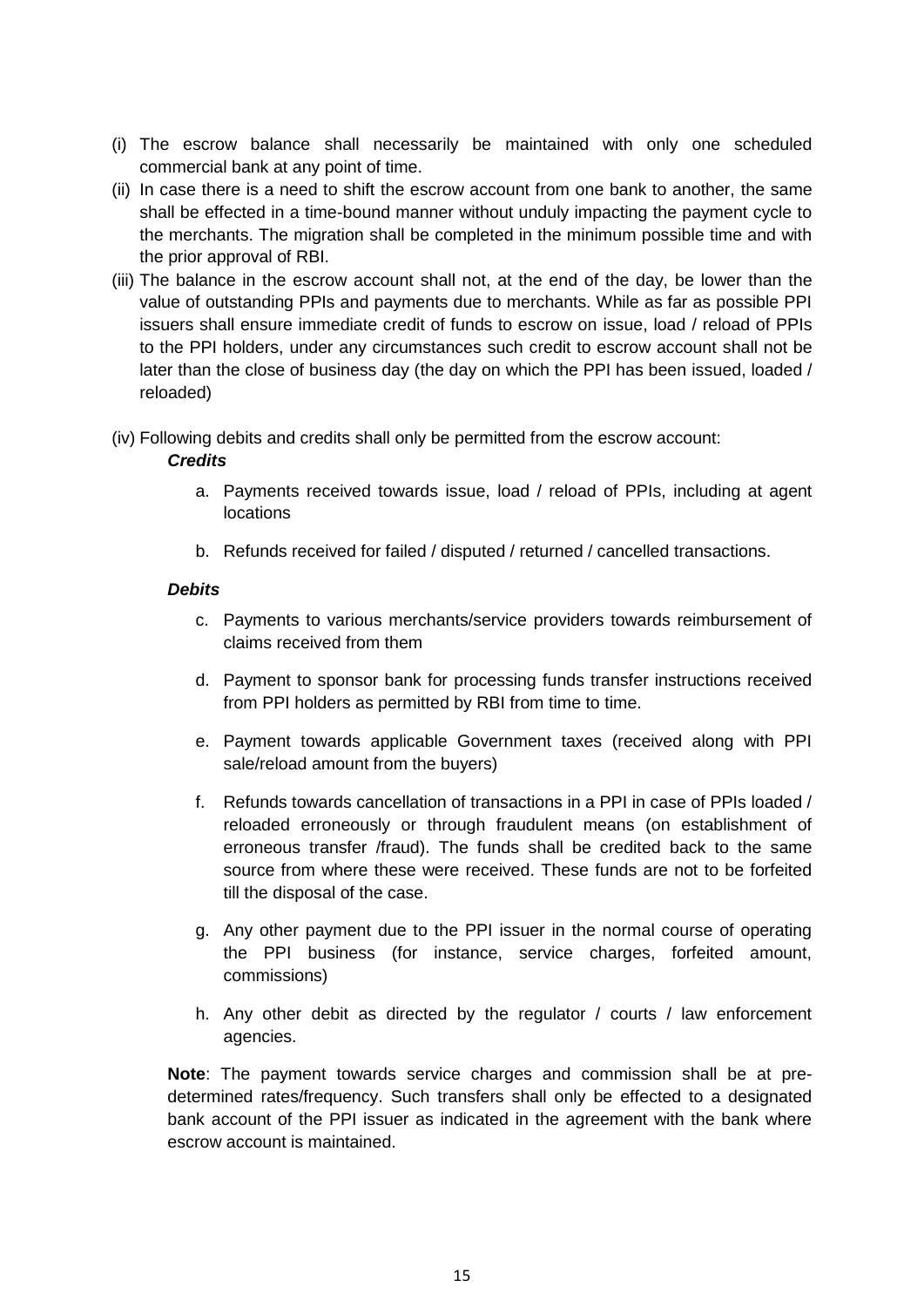- (v) PPI issuer shall be required to submit the list of merchants acquired by it to the bank and update the same from time to time. The bank shall be required to ensure that payments are to be made only to eligible merchants / purposes. There should be an exclusive clause in the agreement signed between the PPI issuer and bank maintaining escrow account towards usage of balance in escrow account only for the purposes mentioned above.
- (vi) With the growing acceptance of PPIs in e-commerce payments, including in digital market places, the payment mechanism is often facilitated using the services of payment aggregators / payment gateways. In such a scenario, the emerging practice observed is that the PPI Issuer has the necessary agreements with the digital marketplace and/or the payment aggregator / gateway rather than the individual merchants who are accepting the PPIs issued by the Issuer as a payment instrument. In view of the above, PPI issuers shall obtain an undertaking along with the list of the merchants (who are actually accepting payments through the PPIs of the Issuers) from the digital marketplace and/or payment aggregator / gateway that the payments made by the Issuers is used for onward payments to the respective merchants. This undertaking and list shall be submitted by the Issuers to the bank maintain the escrow account.
- (vii) Banks maintaining the escrow accounts of PPI Issuers shall maintain the updated merchant list. Such banks shall also submit a certificate to this effect to the Reserve Bank of India.
- (viii) Further, there shall also be an exclusive clause in the agreement signed/to be signed between the issuer/operator and the bank maintaining 'escrow account', which would enable the bank to use the money in the 'escrow account' only for making payment to the merchants/holders in preference to the other creditors in the event of liquidation / bankruptcy of the issuer.
- (ix) A certificate, as prescribed by the Bank from time to time shall be submitted by the authorised entities, signed by the auditor(s), on a quarterly basis. Such certificate shall be submitted certifying that the person has been maintaining adequate balance in the account to cover the outstanding value of prepaid payment instruments issued including payments due to merchants. The certificates, as per the prescribed format, shall be submitted within a fortnight from the end of the quarter to which it pertains.
- (x) The entities shall also submit an annual certificate, as above, coinciding with the accounting year of the entity to the Reserve Bank of India.
- (xi) Adequate records indicating the daily position of the value of instruments outstanding including payments due to merchants vis-à-vis balances maintained with the banks in the escrow accounts shall be made available for scrutiny to the Reserve Bank or the bank where the account is maintained on demand.
- (xii) Settlement of funds with merchants shall not be co-mingled with other business handled, if any by the PPI issuer.
- (xiii) No interest shall be payable by the bank on such balances, except as indicated in para 11.4 below.

11.4 As an exception to the above (11.3 xiii), the non-bank PPI issuer can enter into an agreement with the bank where escrow account is maintained, to transfer "core portion" of the amount, in the escrow account to a separate account on which interest is payable, subject to the following:-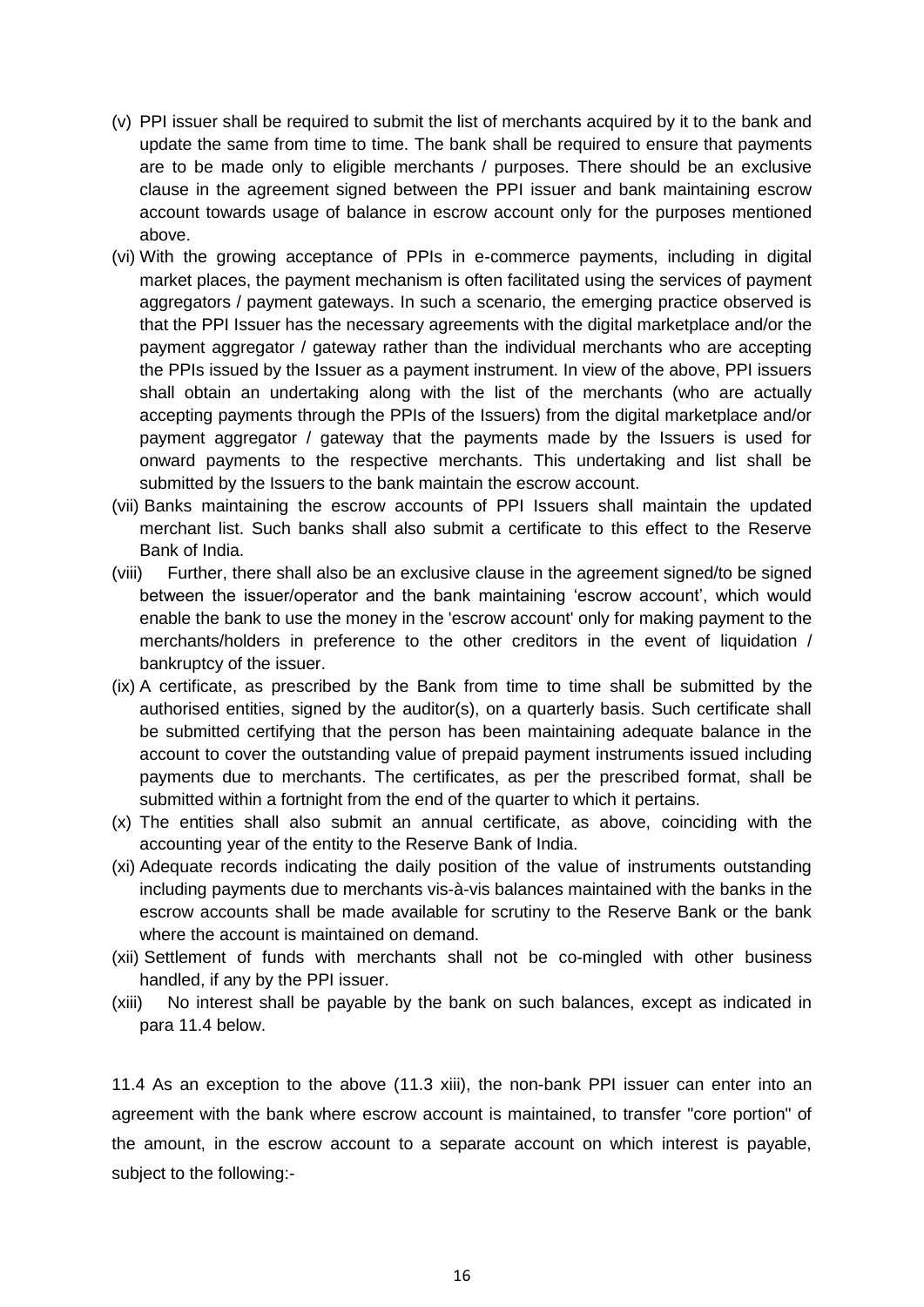i) The bank shall satisfy itself that the amount deposited represents the "core portion" after due verification of necessary documents.

ii) The amount shall be linked to the escrow account, i.e. the amounts held in the interest bearing account shall be available to the bank, to meet payment requirements of the entity, in case of any shortfall in the escrow account.

iii) This facility is permissible to entities who have been in business for at least one year (26 fortnights).

iv) No loan is permissible against such deposits. Banks shall not issue any deposit receipts or mark any lien on the amount held in such form of deposits.

v) Core portion as calculated above will remain linked to the escrow account. The escrow balance and core portion maintained should be clearly disclosed in the Auditors certificates submitted to Reserve Bank of India on quarterly and annual basis.

**Note:** For the purpose of these guidelines "Core Portion" may be computed as under:-

Step 1: Compute lowest daily outstanding balance (LB) on a fortnightly (FN) basis, for one year (26 fortnights) from the preceding month.

Step 2: Calculate the average of the lowest fortnightly outstanding balances [(LB1 of FN1+ LB2 of FN2+ ........+ LB26 of FN26) divided by26].

Step 3: The average balance so computed represents the "Core Portion" eligible to earn interest.

## **12. Validity**

12.1 All prepaid payment instruments issued in the country shall have a minimum validity period of one year from the date of activation/issuance to the holder.

12.2 PPI issuers shall caution the PPI holder at reasonable intervals, during the 45 days' period prior to expiry of validity period of the PPI. The caution advice shall be sent by SMS / e-mail / post or by any other means in the language preferred by the holder indicated at the time of issuance of the PPI. Even after the expiry of validity period, grace period of at least 60 days shall be given to the customer.

12.3 Issuers shall clearly indicate to the customer at the time of issuance and load / reload of PPIs the information about expiry period as well as forfeiture policy. Such information shall be clearly enunciated in the terms and conditions of sale of PPI. Where applicable, it shall also be clearly outlined on the website of the issuer.

12.4 PPIs with zero balance for a consecutive period of one year shall be closed automatically by the issuers, and a notice sent to the PPI holders.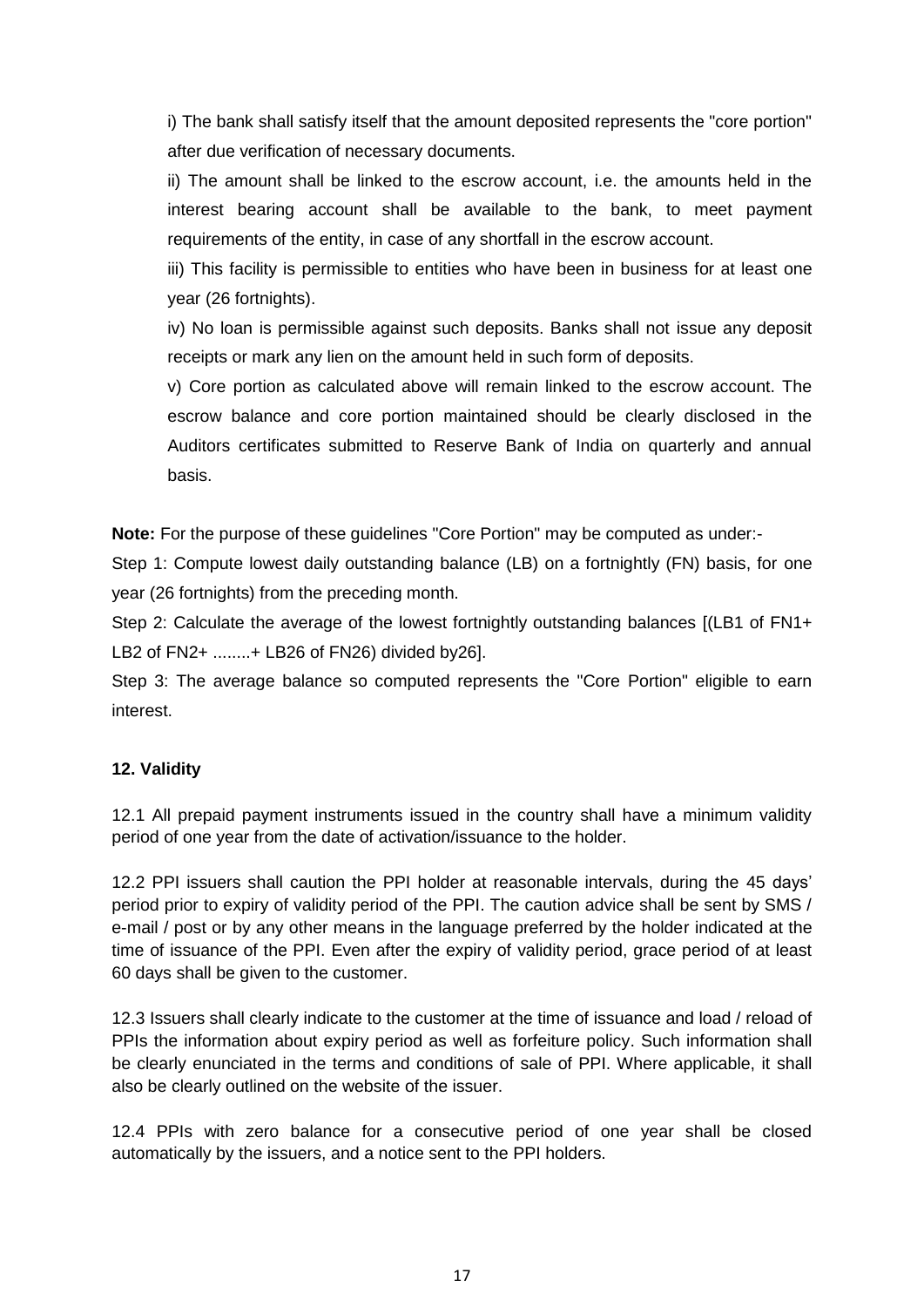12.5 PPI issuers shall give the holders an option to close the PPI and transfer the balance as per the applicable limits of that category of PPI. For this purpose, the Issuers shall provide an option to the holder to provide details of pre-designated bank account or other PPIs of same issuer to which the balance amount available in the PPI shall be transferred in the event of closure of such PPIs.

12.6 The framework for forfeiture of PPIs shall be advised by the Reserve Bank of India in due course.

## **13. Transactions Limits**

13.1 There is no separate limit on purchase of goods and services using PPIs and the holder is allowed to use the PPI for these purposes within the overall PPI limit applicable. PPI Issuers shall decide to put in place such limits taking into account the risk perception of the holders as per their risk management policy.

13.2 Transaction limits and monthly caps, if any, indicated against each category of the PPI shall be adhered to.

13.3 Handling refunds:

- a) Refunds in case of failed / returned / rejected / cancelled transactions shall be applied to the respective PPI account immediately, to the extent that payment was made initially by debit to the PPI, even if such application of funds results in exceeding the limits prescribed for that category of PPI.
- b) PPI issuers shall be required to maintain complete details of such returns / refunds etc. and be in readiness to provide them as and when called for.
- c) Further, PPIs issuers shall also be required to put in place necessary systems that enable them to monitor frequent instances of refunds taking in place in specific accounts and shall be in a position to substantiate with proof for audit purposes to the regulator.

13.4 In the case of open system prepaid payment instruments issued by banks in India, cash withdrawal at POS shall be permitted upto a limit of Rs.2000/- per day in rural areas and Rs.1000/- per day in other areas, subject to the same conditions as applicable hitherto to debit cards (for cash withdrawal at POS).

#### **14. Redemption**

14.1 The issuer of such instruments shall not dishonour customer instructions for payments/transfer of money, at approved locations, if there is sufficient balance outstanding against the instrument.

14.2 The holders of prepaid payment instrument shall be permitted to redeem the balance outstanding within the expiry date, if for any reason the scheme is being wound-up or is directed by the Reserve Bank to be discontinued.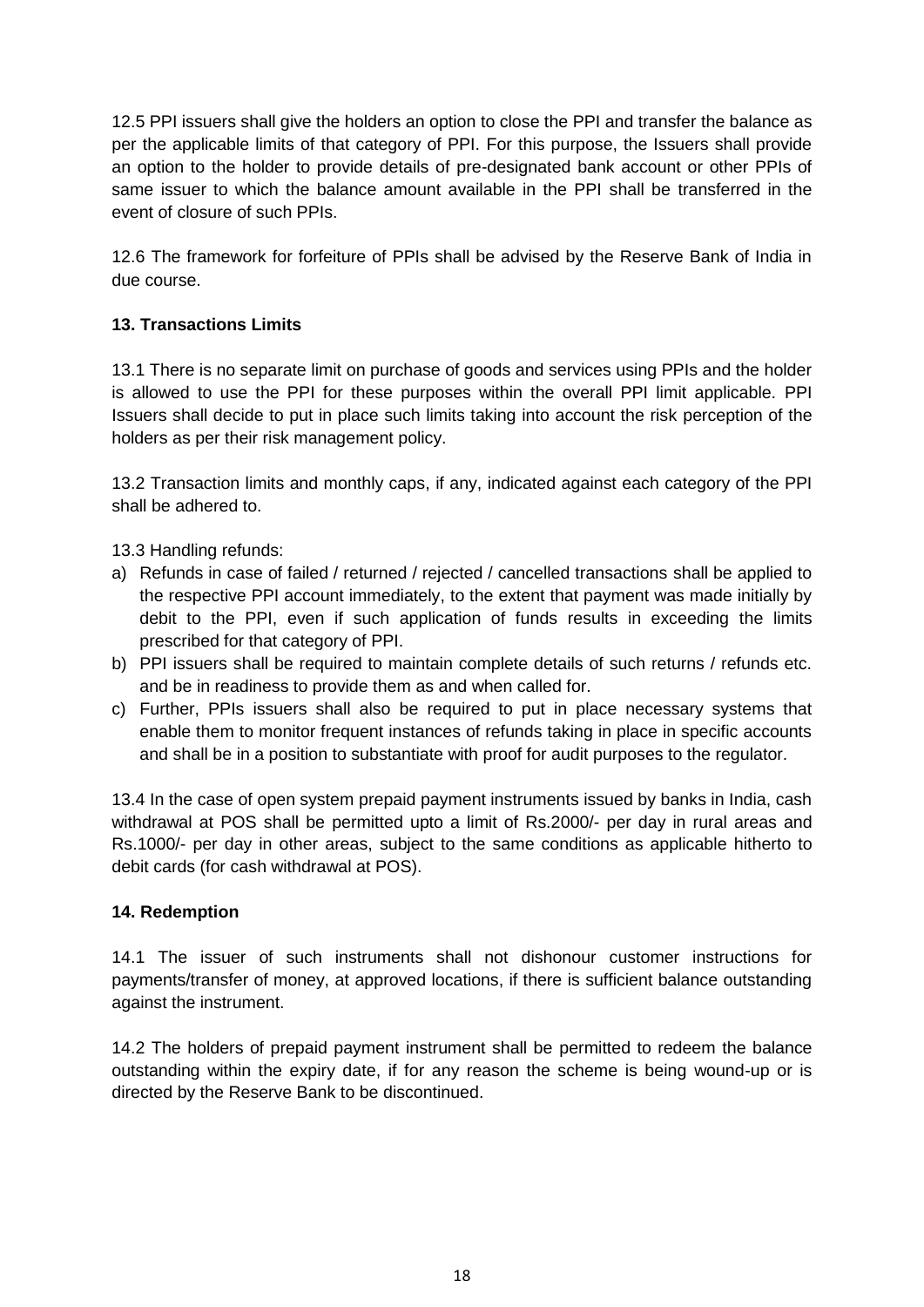## **15. Security, Fraud prevention and Risk Management Framework**

15.1 PPI issuers shall put in place adequate information and data security infrastructure and systems for prevention and detection of frauds. A strong risk management system is equally necessary for the Issuers to meet the challenges of fraud and customer protection.

15.2 All PPI issuers shall put in place Board approved Information Security policy for the safety and security of the payment systems operated by them, and implement security measures in accordance with this policy to mitigate identified risks. PPI issuers shall review the security measures on on-going basis but at least once a year, and after any major security incident or breach or before a major change to its infrastructure or procedures.

15.3 Accordingly, PPI Issuers shall ensure that the following framework is put in place to address the safety and security concerns, ensure risk mitigation and fraud prevention:

- a) In case of wallets, PPI Issuers shall ensure that separate login is provided for the PPI account, and access to PPI is not made part of access to other services offered by the PPI Issuer or its associate / parent / group company etc.
- b) Issuers shall put in place appropriate mechanisms to restrict multiple invalid attempts to login/access to the PPI account, inactivity timeout features etc.
- c) Issuers shall provide customer induced options for fixing a cap on transaction value for different types of transactions / beneficiaries. Customers shall be allowed to increase the caps or exceed the cap, with additional authentication and validation.
- d) Issuers shall put in place limit on the number of beneficiaries that may be added in a day per PPI.
- e) Issuers shall introduce a system of alert when a beneficiary is added.
- f) Issuers shall introduce a system of additional factor of authentication for authenticating transactions in PPIs, including where PPIs are issued in the form of cards.
- g) Issuers shall put in place the mechanism to send alerts when transactions are done using the PPIs. In addition to the debit or credit amount intimation, the alert shall also indicate the balance available / remaining in the PPI after completion of the said transaction.
- h) Issuers shall put in place mechanism for velocity check on the number of transactions effected per day/ per beneficiary.
- i) PPI issuers shall put in place suitable cooling period for funds transfer upon opening the PPI or loading of funds into the PPI or after adding a beneficiary so as to mitigate the fraudulent use of PPIs.
- j) Issuers shall put in place suitable internal and external escalation mechanisms in case of suspicious operations, besides alerting the customer in case of such transactions.
- k) Issuers shall also put in place suitable mechanism to prevent, detect and restrict occurrence of fraudulent transactions including loading / reloading funds into the PPI.

15.4 Issuers shall put in place centralized database/ MIS to prevent multiple purchase of PPIs at different locations, leading to circumvention of limits, if any, prescribed for their issuance.

15.5 Where APIs are provided to their authorised / designated agents, Issuers shall ensure that the compliance to regulatory requirements is strictly adhered to by the systems.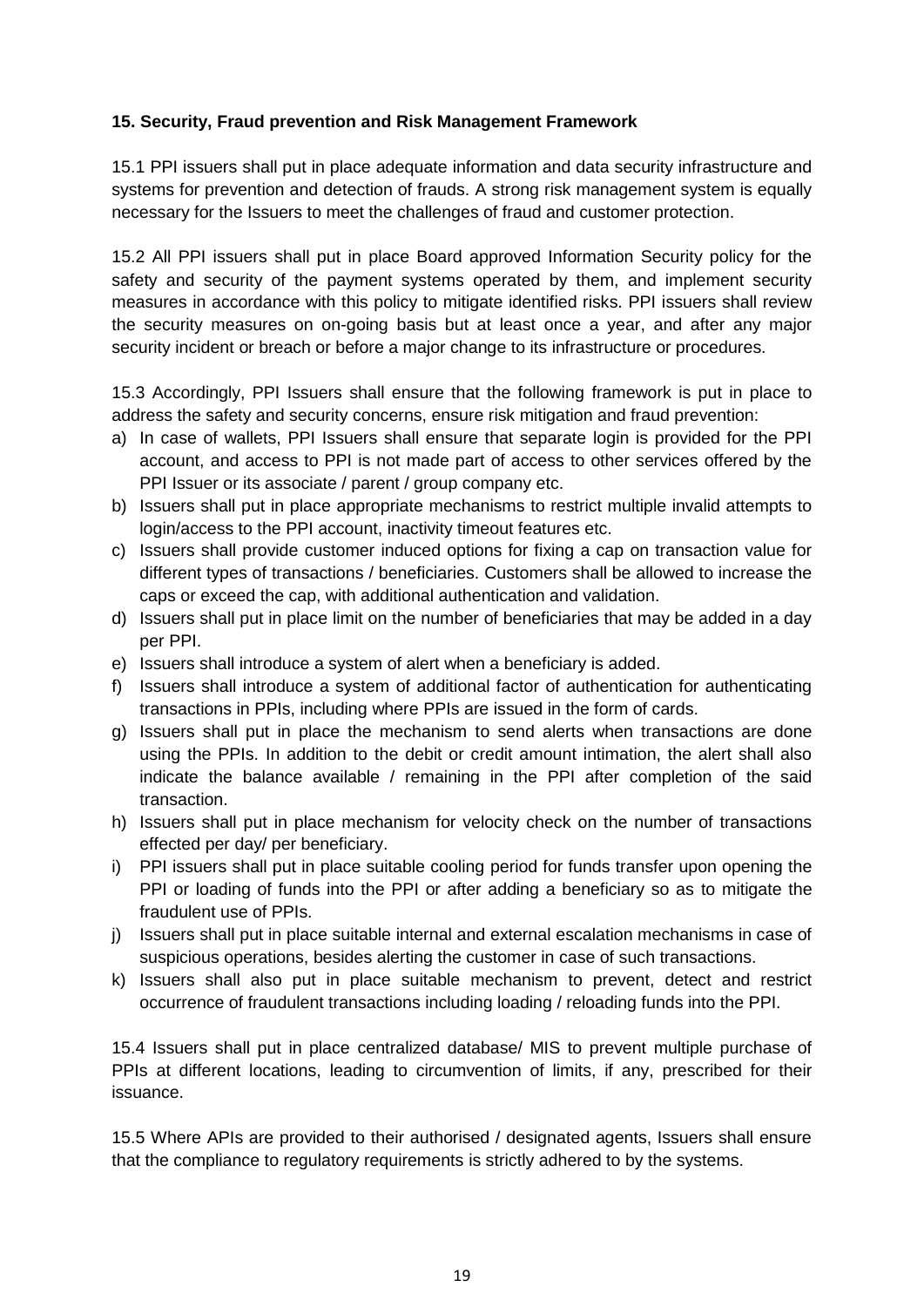15.6 PPI issuers (banks and non-banks) shall report the frauds on a monthly / quarterly basis to the concerned Regional Office (Mumbai Regional Office for banks) in the format prescribed in these Directions. Instances of fraud along with the modus-operandi adopted by the perpetrators, if known and analysed, shall be reported separately.

15.7 PPI issuers shall establish a mechanism for monitoring, handling and follow-up of cyber security incidents and cyber security breaches. The same shall be reported immediately to Reserve Bank of India. It shall also be reported to CERT-IN as per the details notified by CERT-IN.

#### **16. Customer Protection and Grievance Redressal Framework**

16.1 PPI Issuers shall disclose all important terms and conditions in clear and simple language (preferably in English, Hindi and the local language) comprehensible to the holders while issuing the instruments. These disclosures shall include:

- a) All charges and fees associated with the use of the instrument.
- b) The expiry period and the terms and conditions pertaining to expiration of the instrument.
- c) The customer service telephone numbers, including a toll-free number and website URL, where available.

16.2 PPI Issuers shall put in place a formal, publicly disclosed customer grievance redressal framework, including designating a nodal officer to handle the customer complaints / grievances, the escalation matrix and turn-around-times for complaint resolution. The framework shall include, at the minimum, the following:

- a) PPI Issuers shall disseminate information of their customer protection and grievance redressal policy widely in at least three languages, including regional languages.
- b) Customer care contact details (telephone numbers, toll free numbers, email address, postal address etc.) shall be clearly indicated on Issuer website, if available; in the mobile wallet apps, if provided; and printed on the cards, if issued.
- c) PPI agents shall display proper signage of the PPI Issuer, the customer care contacts details as above, and also the name and contact details of the nodal officials for grievance redressal.
- d) PPI Issuers shall endeavor to provide specific numbers for the complaints lodged along with the facility to track the status of the complaint by the customer.
- e) PPI Issuers shall initiate action to resolve any customer complaint / grievance not later than 48 hours and endeavor to resolve the complaint within 30 days from the date of receipt of such complaint / grievance.

16.3 In case of PPIs issued by banks, customers shall have recourse to Banking Ombudsman Scheme for grievance redressal. Banks shall also be responsible for addressing customer grievance issues for co-branded PPIs issued by them.

16.4 PPI issuers shall create sufficient awareness and educate customers in the secure use of the PPIs, including the need for keeping passwords confidential, procedure to be following in case of loss or theft of authentication data or if any fraud / abuse is detected, etc.

16.5 PPI Issuers shall clearly outline the amount and process of determining customer liability in case of unauthorized / fraudulent transactions involving PPIs. This framework shall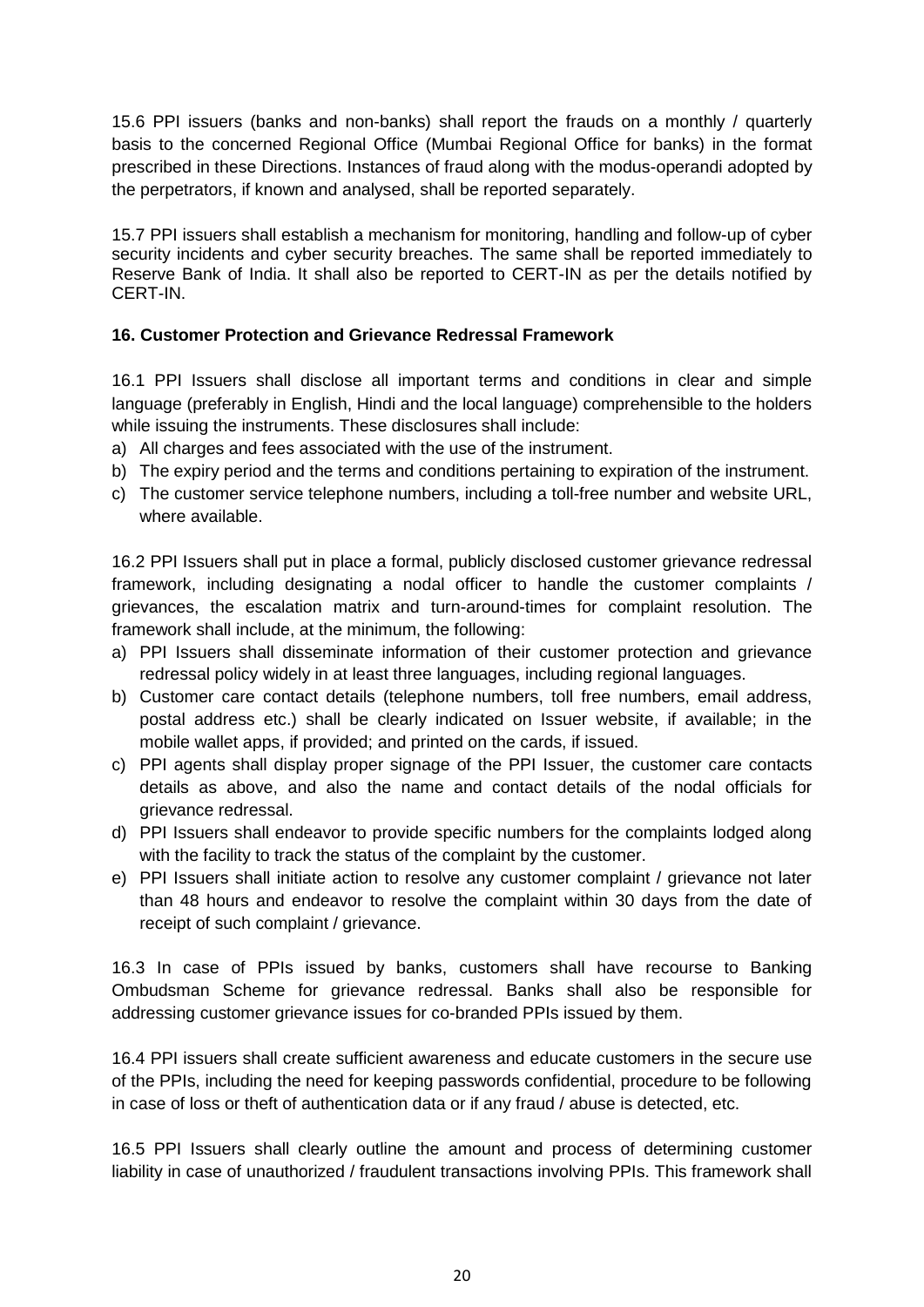be consistent with the customer liability limit instructions issued by the Reserve Bank of India from time to time.

16.6 PPI issuers shall provide an option for the PPI holders to generate / receive account statements. The account statement shall, at the minimum, contain details such as date of transaction, debit / credit amount, net balance and description of transaction. The PPI issuer shall also provide transaction history for a reasonable amount of period.

16.7 PPI Issuers shall report the receipt of complaints and action taken status thereon in the prescribed format and frequency.

16.8 PPI Issuers shall ensure transparency in pricing and the charges as under:

- a) Ensure uniformity in charges at agent levels
- b) Disclosure of charges for various types of transactions
- c) Specific agreements with agents prohibiting them from charging any fee to the customers directly for services rendered by them on behalf of the PPI Issuers
- d) Require each retail outlet/sub-agent to post a signage indicating their status as service providers for the PPI issuer and the fees for all services available at the outlet
- e) The cash collected from the customer should be acknowledged by issuing a receipt (printed or electronic) on behalf of the PPI issuer

## **17. System Audit:**

17.1 The System Audit is to be conducted by a firm of Chartered Accountants. The System Audit may be conducted by a Certified Information Systems Auditor (CISA) and registered with Information Systems Audit and Control Association (ISACA) or by a holder of a Diploma in Information System Audit (DISA) qualification of the Institute of Chartered Accountants of India (ICAI) on an Annual basis.

17.2 The scope of the System Audit shall include the following:

- a) Technology deployed so as to ensure that the authorized payment system is being operated in a safe, secure, sound and efficient manner.
- b) Evaluation of the hardware structure, operating systems and critical applications, security and controls in place, including access controls on key applications, disaster recovery plans, training of personnel managing systems and applications, documentation, etc.
- c) Compliance as per security best practices, specifically the application security lifecycle and patch/vulnerability and change management aspects for the authorised system and adherence to the process flow approved by the Reserve Bank.
- d) Comment on the deviations, if any, in the processes followed from the process flow submitted to the Reserve Bank while seeking authorisation.

17.3 Authorised entities which follow an April-March financial year, shall submit the System Audit report within two months of the close of financial year i.e. by 1st June of that year. Authorised entities following a calendar year annual closing, shall submit their System Audit reports by 1st March of the following year.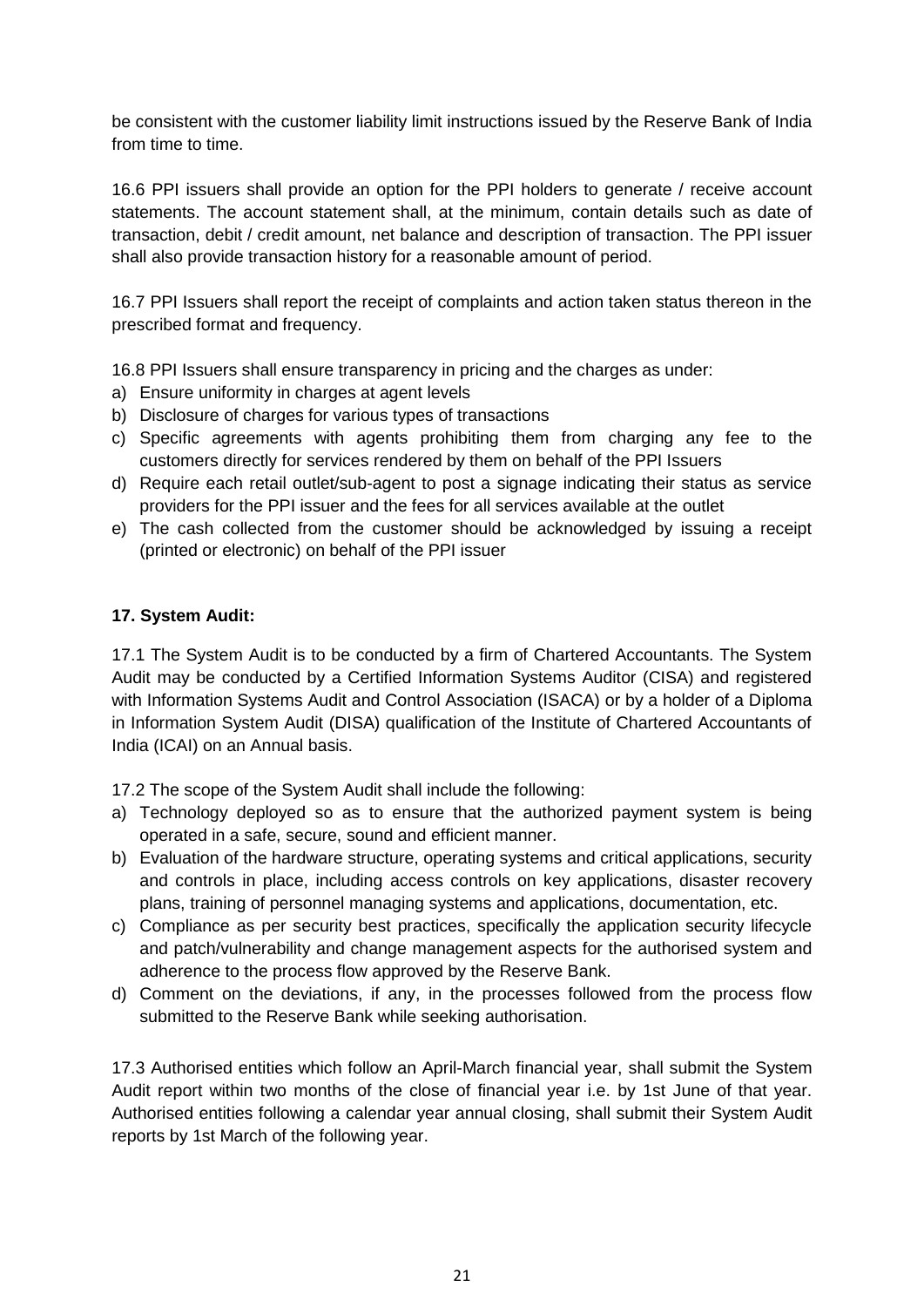17.4 Banks shall also be guided by the [circular DBS.CO/CSITE/BC.11/33.01.001/2015-16](https://www.rbi.org.in/Scripts/NotificationUser.aspx?Id=10435&Mode=0)  [on Cyber Security Framework in Banks dated June 02, 2016,](https://www.rbi.org.in/Scripts/NotificationUser.aspx?Id=10435&Mode=0) which inter alia, covers requirements for mobile-based applications.

17.5 All PPI Issuers shall, at the minimum, put in place following framework in respect of mobile wallets:

- (i) The PPI mobile app should not be allowed to be installed on rooted devices i.e. system level access should not be allowed.
- (ii) Application Life Cycle Security: The source code audits to be conducted by professionally competent personnel/ service providers or have assurance from application providers/ OEMs that the application is free from embedded malicious / fraudulent code.
- (iii) Security Operations Centre SOC: Integration of system level (Server), application level logs of mobile applications (PPIs) with SOC for centralised and coordinated monitoring and management of security related incidents.
- (iv) Anti-Phishing: PPI Issuers should subscribe to Anti-phishing/ anti-rouge app services from external service providers for identifying and taking down phishing websites/ rouge applications in the wake of increase of rogue mobile apps/ phishing attacks.
- (v) Risk based Transaction Monitoring: Risk based transaction monitoring or surveillance process shall be implemented as part of fraud risk management system.
- (vi) Vendor Risk Management: (a) PPI issuer may necessarily enter into agreement with the service provider that amongst others provides for right of audit / inspection by the regulators of the country; (b) Reserve Bank of India shall have access to all information resources (online/ in person) that are consumed by PPI provider, to be made accessible to RBI officials by the Banks when sought, though the infrastructure / enabling resources may not physically be located in the premises of PPI provider; and (c) Further, PPI issuer have to adhere to the relevant legal and regulatory requirements relating to geographical location of infrastructure and movement of data out of borders.
- (vii) Disaster Recovery: PPI issuer should consider having DR facility to achieve the RTO/ RPO objective for the PPI system. PPI issuers should have BCP/ DR capabilities and shall adequately and effectively support the PPIs cyber resilience objectives and should be so designed to enable the PPI issuer to recover rapidly from cyber-attacks/ other incidents and safely resume critical operations aligned with recovery time objectives while ensuring security of processes and data is protected.
- (viii) Data loss prevention (DLP)/ Data Masking Solutions: DLP solution at end-points, network need to be implemented. Data Masking solution need to be implemented.

#### **18. Interoperability**

Entities meeting the revised eligibility criteria and adhering to other instructions on safety, security, risk mitigation etc. contained in these Directions shall be allowed to participate in other interoperable payment systems, as and when specificdirections are issued in this regard.

#### **19. Reporting requirements**

PPI Issuers shall submit the reports as per prescribed templates and frequency.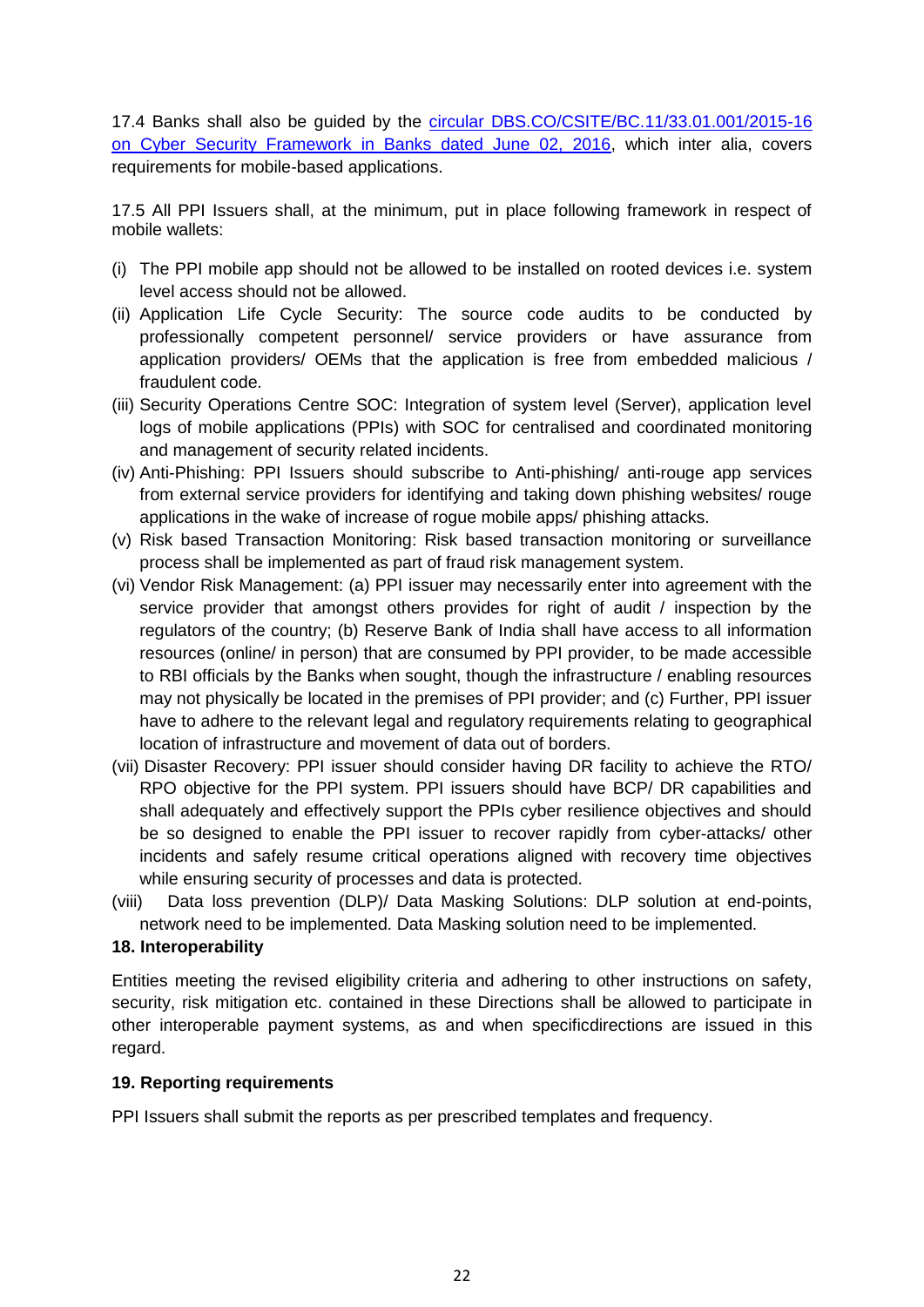# **Quarterly certificate on balance in Escrow Account by Auditor**

| SI. No. | <b>Items</b>                                                                                                                                                                                                                                                                                                                                                                                                                                                                                                               | <b>Comments from the</b><br>Auditor's |  |  |  |
|---------|----------------------------------------------------------------------------------------------------------------------------------------------------------------------------------------------------------------------------------------------------------------------------------------------------------------------------------------------------------------------------------------------------------------------------------------------------------------------------------------------------------------------------|---------------------------------------|--|--|--|
| 1.      | Name & Address of the entity                                                                                                                                                                                                                                                                                                                                                                                                                                                                                               |                                       |  |  |  |
| 2.      | Name & Address of the auditor                                                                                                                                                                                                                                                                                                                                                                                                                                                                                              |                                       |  |  |  |
| 3.      | <b>Escrow Bank details like</b><br>Name of the Bank<br><b>Branch Address</b><br>Account No. etc.                                                                                                                                                                                                                                                                                                                                                                                                                           |                                       |  |  |  |
| 4.      | Outstanding Liability of the entity at the beginning of<br>the quarter                                                                                                                                                                                                                                                                                                                                                                                                                                                     | Rs.                                   |  |  |  |
| 5.      | Debits to Escrow account during the quarter                                                                                                                                                                                                                                                                                                                                                                                                                                                                                |                                       |  |  |  |
|         | merchants/service<br>various<br>a. Payments<br>to<br>providers towards reimbursement of claims<br>received from them<br>b. Payment to sponsor bank for processing<br>funds transfer instructions received from PPI<br>holders as permitted by RBI from time to time.<br>Payment towards applicable Government<br>C.<br>taxes<br>d. Refunds towards cancellation of transactions<br>in a PPI in case of PPIs loaded / reloaded<br>erroneously or through fraudulent means.<br>e. Any other payment due to the PPI issuer in | Rs.<br>Rs.<br>Rs.<br>Rs.              |  |  |  |
|         | the normal course of operating the PPI<br>(for instance, service<br>charges,<br>business<br>forfeited amount, commissions etc.)<br>Any other debit as directed by the regulator /<br>f.<br>courts / law enforcement agencies.                                                                                                                                                                                                                                                                                              | Rs.<br>Rs.                            |  |  |  |
| 6.      | Credits to Escrow account during the quarter                                                                                                                                                                                                                                                                                                                                                                                                                                                                               |                                       |  |  |  |
|         | a. Payments received towards sale / reload of PPIs,<br>including at agent locations<br>b. Refunds received for failed / disputed / returned /<br>cancelled transactions.                                                                                                                                                                                                                                                                                                                                                   | Rs.<br>Rs.                            |  |  |  |
| 7.      | Escrow balance at the end of the quarter                                                                                                                                                                                                                                                                                                                                                                                                                                                                                   |                                       |  |  |  |
| 8.      | Whether the escrow account had sufficient balance to<br>cover the outstanding liability of the entity on daily                                                                                                                                                                                                                                                                                                                                                                                                             |                                       |  |  |  |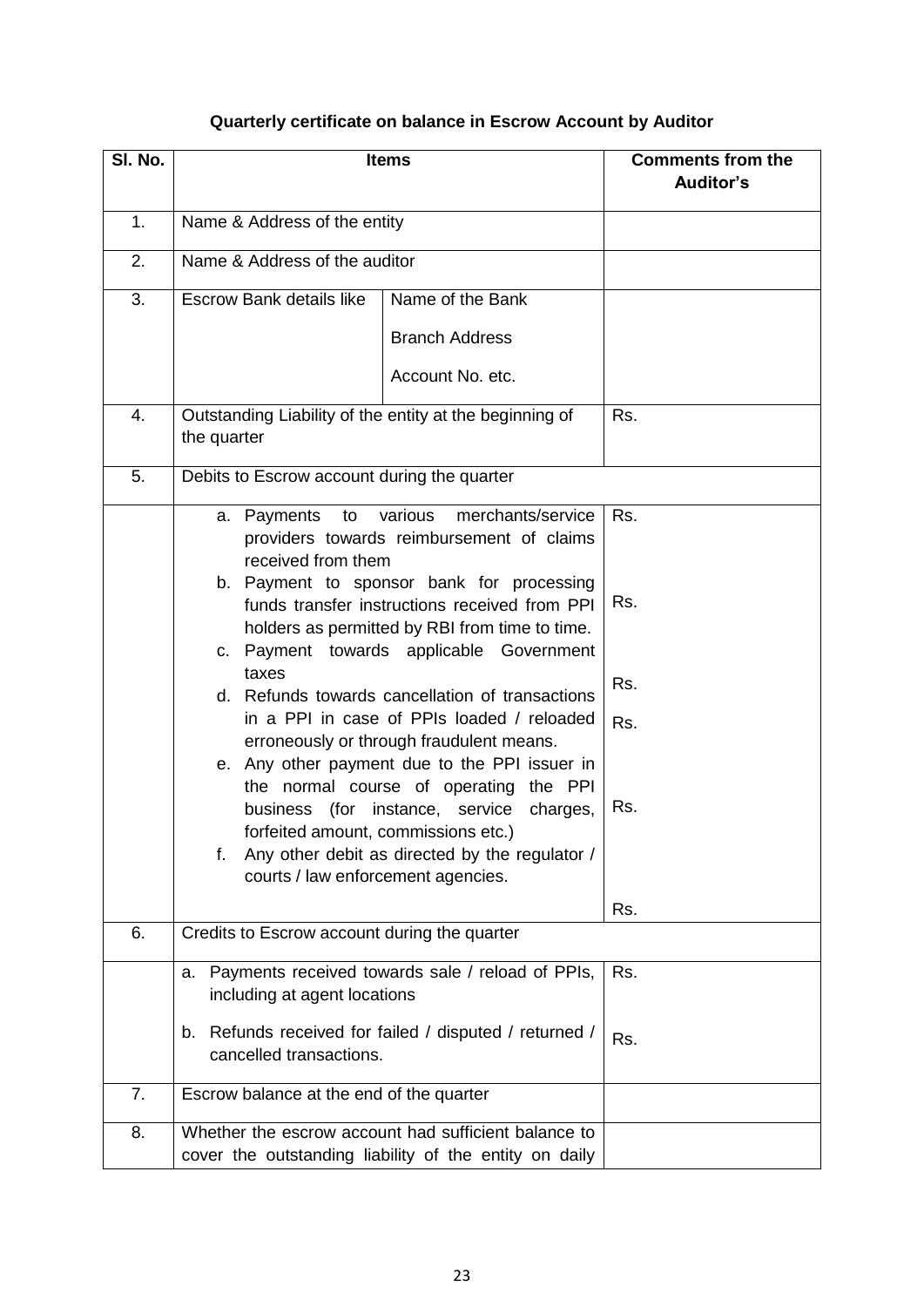|     | basis?                                                                                    |  |  |  |
|-----|-------------------------------------------------------------------------------------------|--|--|--|
|     | If No, (i) number of days of shortfall in balance                                         |  |  |  |
|     | (ii) Amount short in escrow account                                                       |  |  |  |
| 9.  | Minimum balance in escrow account during the<br>(i)<br>quarter (including core portion)   |  |  |  |
|     | (ii) Maximum balance in the escrow account during the<br>quarter (including core portion) |  |  |  |
| 10. | Whether the Core portion of the escrow balance is<br>being maintained with the same bank. |  |  |  |
| 11. | Quarterly Average of Core balance.                                                        |  |  |  |
| 12. | Whether interest is being earned by the entity on the<br>core balance.                    |  |  |  |
| 13. | Number of merchants registered for payments                                               |  |  |  |
|     | (i)<br>At the beginning of quarter<br>(ii)<br>At the end of quarter                       |  |  |  |

Other information: Average time taken for payments to merchants

Share of Funds transfer in total payments made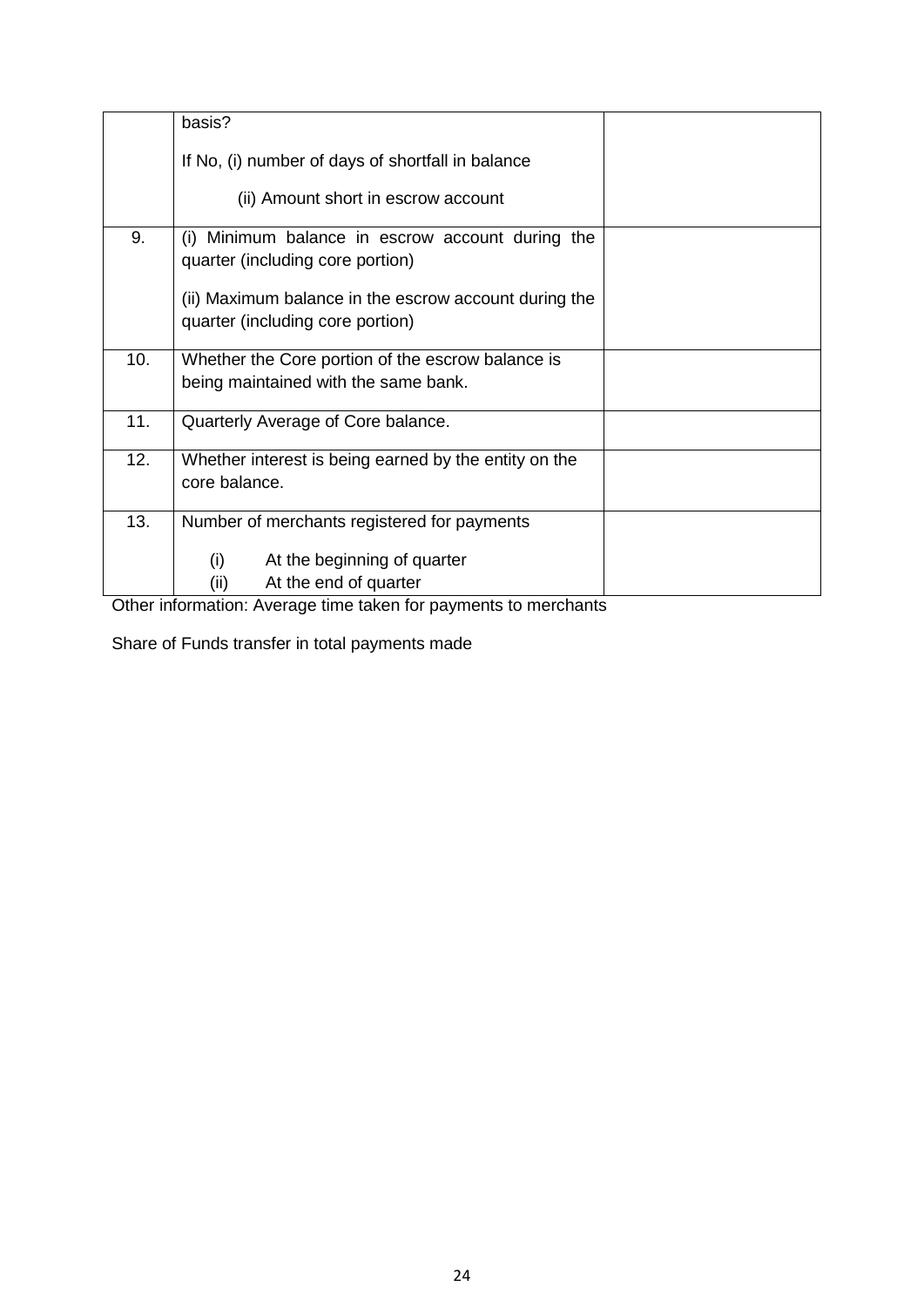#### **Net-worth Certificate**

This is with reference to the paragraph 5.2 and 5.3 of these Master Direction on PPIs. We have perused the records maintained by the Company. On the basis of our perusal of the records, the audited/ unaudited financial statements for the period ended \_\_\_\_\_\_\_ and the information and explanations given to us, we certify that the Company's net-worth computed in accordance with the paragraph 5.3 of these Master Directions as at \_\_\_\_\_\_\_\_ is Rs. \_\_\_\_\_\_\_ (refer **Annexure-A** for computation).

This certificate has been provided by us at the request of the Company and prepared solely for the purpose of submission to the RBI.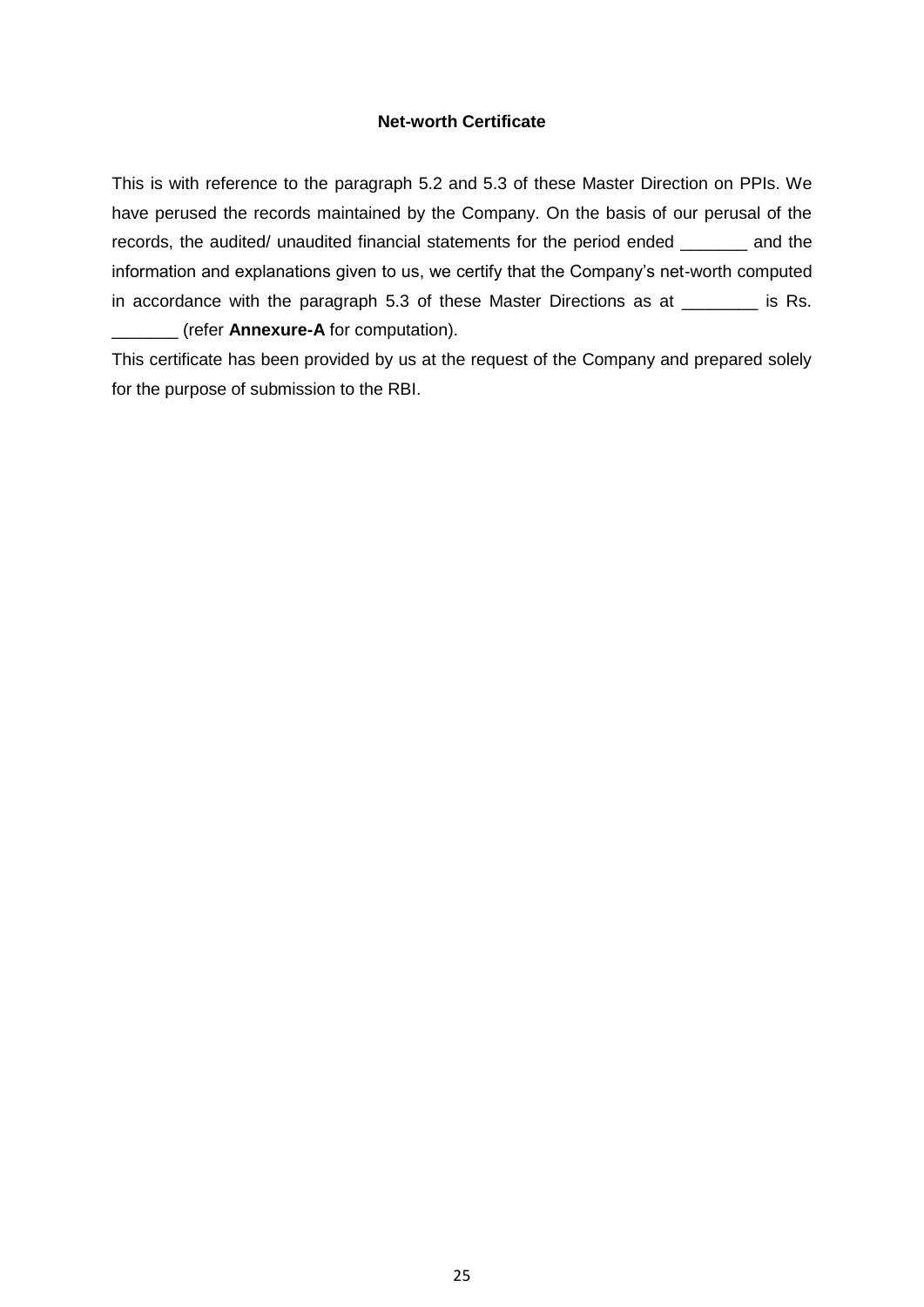#### **Annexure A**

**Computation of net-worth of \_\_\_\_\_\_\_\_\_\_ as on \_\_\_\_\_\_\_\_\_**

| <b>Particulars</b>                           | <b>Amount (INR)</b> |
|----------------------------------------------|---------------------|
| <b>Equity Share Capital</b>                  |                     |
|                                              |                     |
| Add:                                         |                     |
| Preference shares which are compulsorily     |                     |
| convertible into equity capital              |                     |
| <b>Free Reserves</b>                         |                     |
| <b>Share Premium Account</b>                 |                     |
| surplus<br>Capital<br>Reserves (representing |                     |
| arising out of sale proceeds of assets)      |                     |
|                                              |                     |
| Less:                                        |                     |
| <b>Revaluation reserves</b>                  |                     |
| <b>Accumulated Losses</b>                    |                     |
| Book Value of intangible assets              |                     |
| Deferred revenue expenditure                 |                     |
|                                              |                     |
| Net-worth as on                              |                     |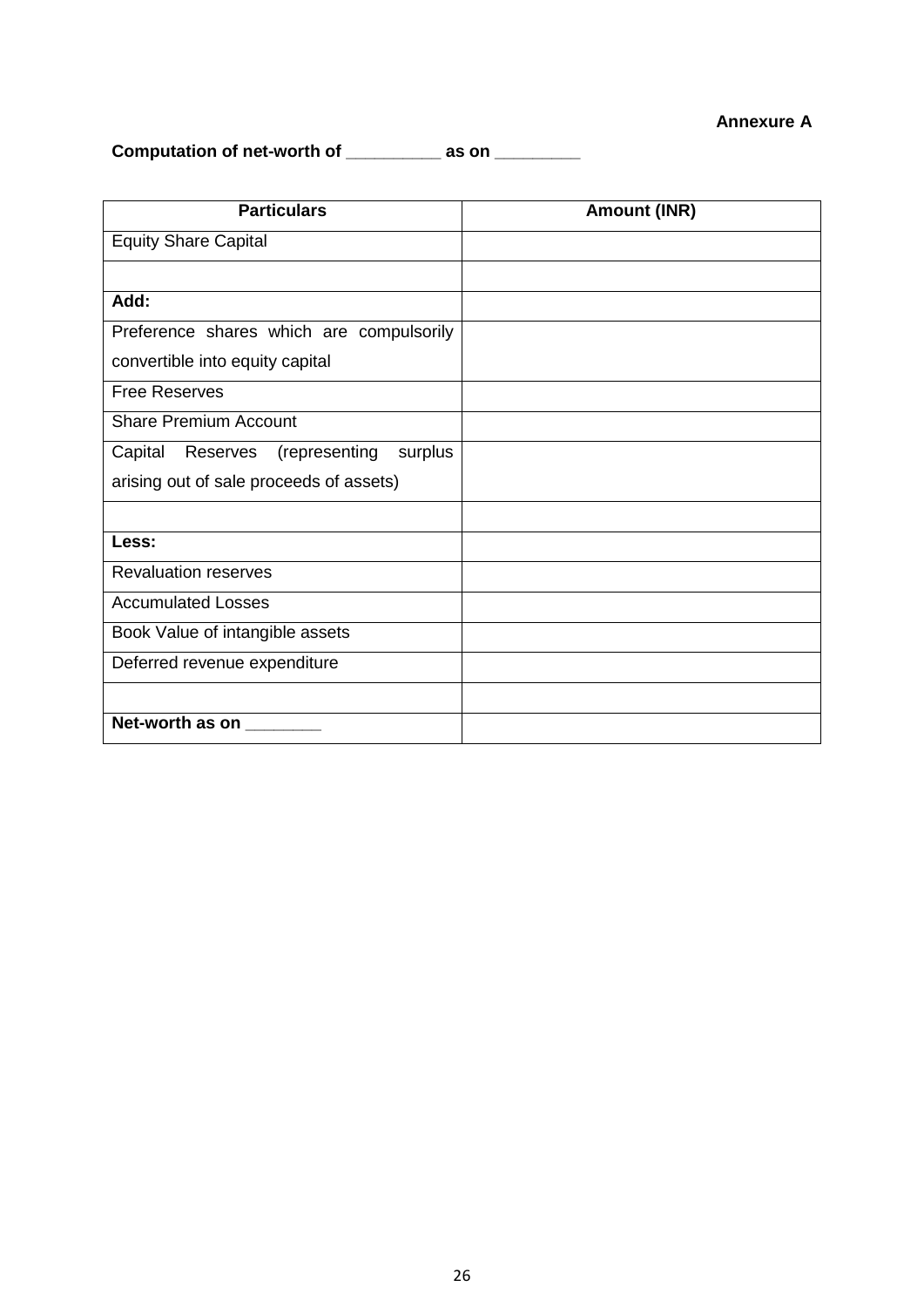# **Monthly Certificate on Fraud Reporting**

## **Name of PPI issuing entity: Month:**

| Table 1:                                      |                              |                                                   |                                                                                       |                                    |                                                                     |                                                                                                                    |
|-----------------------------------------------|------------------------------|---------------------------------------------------|---------------------------------------------------------------------------------------|------------------------------------|---------------------------------------------------------------------|--------------------------------------------------------------------------------------------------------------------|
| <b>Type of Transaction</b>                    | Total no. of<br>transactions | Total no. of<br><b>Fraudulent</b><br>transactions | <b>Fraudulent</b><br>transactions<br>as proportion<br>to Total<br>transactions<br>(%) | Total amount<br>οf<br>transactions | <b>Total</b><br>amount<br>reported in<br>fruadulent<br>transactions | Amount of<br><b>Fraudulent</b><br>transactions<br>as<br>proportion<br>to Total<br>amount of<br>transactions<br>(%) |
| (1)                                           | (2)                          | (3)                                               | $(4) = (3) / (2)$<br>$*100$                                                           |                                    |                                                                     |                                                                                                                    |
| Adding money to wallet<br>(loading/reloading) |                              |                                                   |                                                                                       |                                    |                                                                     |                                                                                                                    |
| PPI to Merhcant (P2M)                         |                              |                                                   |                                                                                       |                                    |                                                                     |                                                                                                                    |
| PPI to PPI (P2P)                              |                              |                                                   |                                                                                       |                                    |                                                                     |                                                                                                                    |
| PPI to Bank account<br>(P2B)                  |                              |                                                   |                                                                                       |                                    |                                                                     |                                                                                                                    |
| <b>Total</b>                                  |                              |                                                   |                                                                                       |                                    |                                                                     |                                                                                                                    |

| Table 2:                                      |                                             |                                            |                                                                  |                                                                  |                        |
|-----------------------------------------------|---------------------------------------------|--------------------------------------------|------------------------------------------------------------------|------------------------------------------------------------------|------------------------|
| <b>Type of Transaction</b>                    | Fraud<br>reported by                        | Total no. of<br>fraudulent<br>transactions | <b>Total amount</b><br>reported in<br>fruadulent<br>transactions | <b>Amount</b><br>saved for<br>such<br>fraudulent<br>transactions | <b>Action</b><br>taken |
| (5)                                           | (6)                                         | (7)                                        | (8)                                                              | (9)                                                              | (10)                   |
|                                               | <b>Aggregators</b><br>/ banks               |                                            |                                                                  |                                                                  |                        |
|                                               | of which:<br>through<br>credit card         |                                            |                                                                  |                                                                  |                        |
| Adding money to wallet<br>(loading/reloading) | of which:<br>through<br>debit card          |                                            |                                                                  |                                                                  |                        |
|                                               | of which:<br>through<br>internet<br>banking |                                            |                                                                  |                                                                  |                        |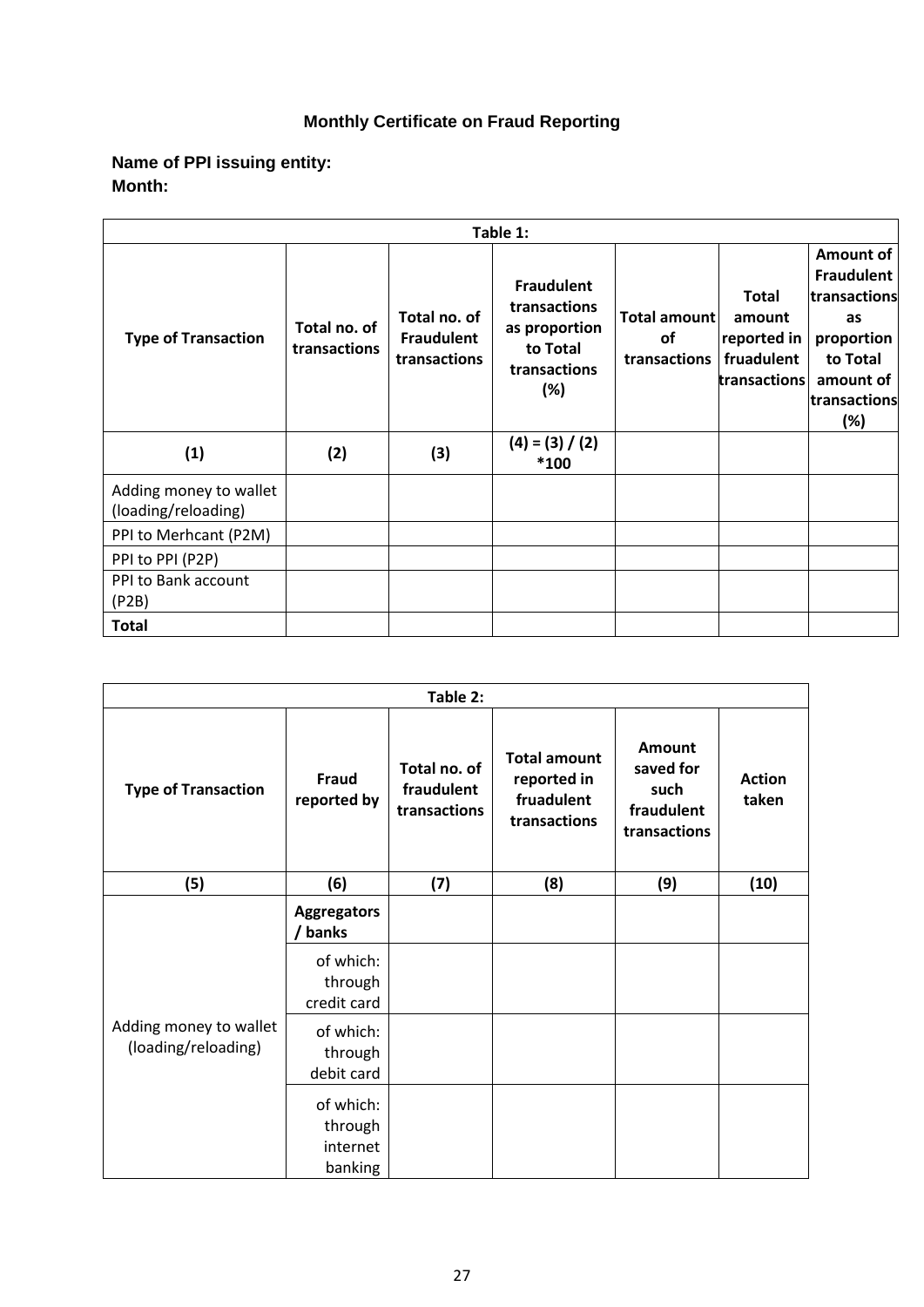|                       | Aggregators<br>banks |  |  |
|-----------------------|----------------------|--|--|
| PPI to Merhcant (P2M) | Customers            |  |  |
|                       | Others*              |  |  |
|                       | Aggregators<br>banks |  |  |
|                       | <b>Customers</b>     |  |  |
| PPI to PPI (P2P)      | Others*              |  |  |
|                       | Aggregators<br>banks |  |  |
| PPI to Bank account   | <b>Customers</b>     |  |  |
| (P2B)                 | Others*              |  |  |

Note: Others may include cases detected by the PPI issuing entity itself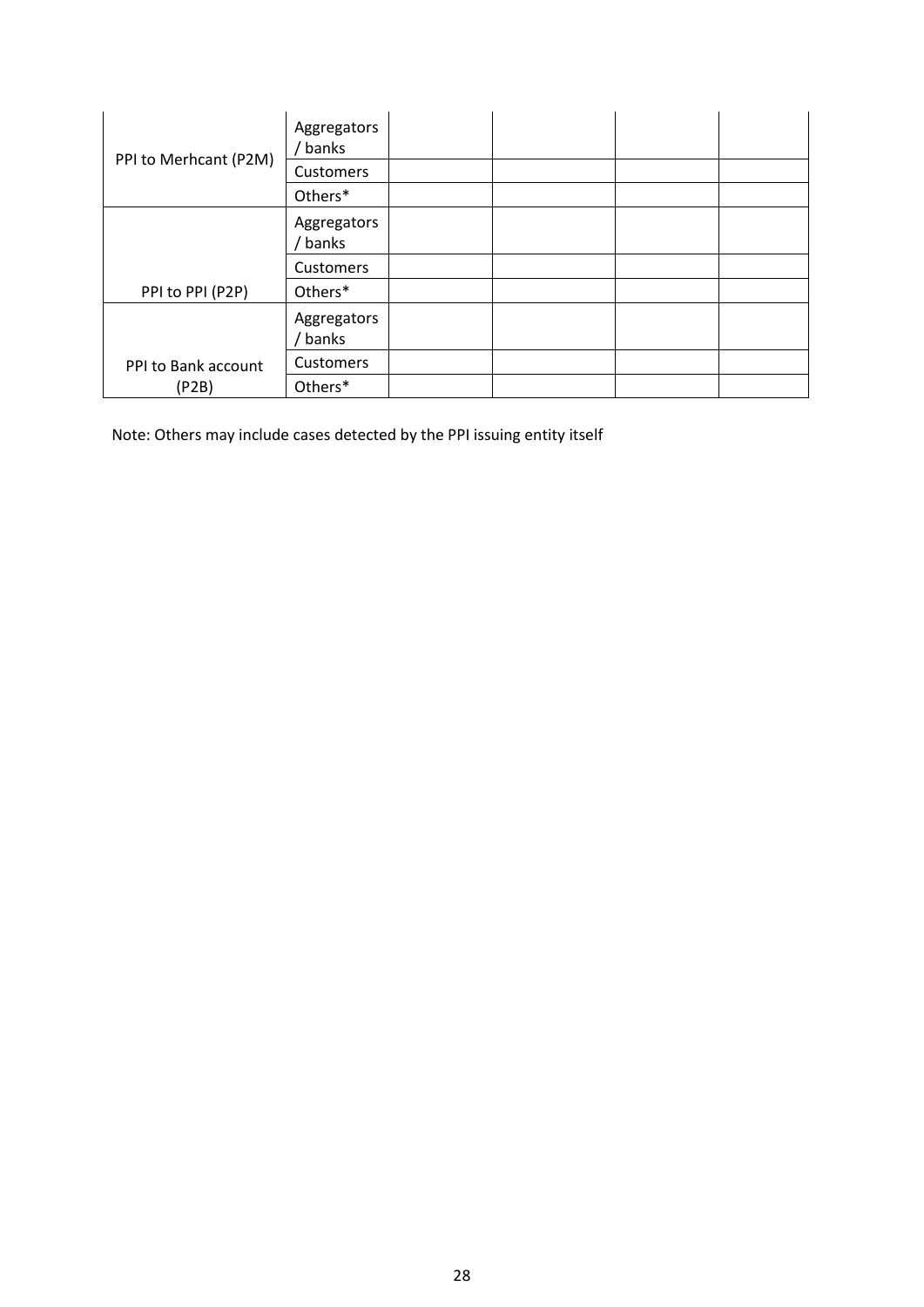# **Appendix**

# **List of Circulars consolidated for the Master Circular**

| Sr. | <b>Circular No.</b>                     | <b>Date</b> | <b>Subject</b>                                                                                                                                                                                                                                                                    |
|-----|-----------------------------------------|-------------|-----------------------------------------------------------------------------------------------------------------------------------------------------------------------------------------------------------------------------------------------------------------------------------|
| No. |                                         |             |                                                                                                                                                                                                                                                                                   |
| 1.  | DPSS.CO.PD.No.1873                      | 27.04.2009  | Policy Guidelines for issuance and                                                                                                                                                                                                                                                |
|     | /02.14.06/2008-09                       |             | of Prepaid<br>operation<br>payment                                                                                                                                                                                                                                                |
|     |                                         |             | Instruments in India                                                                                                                                                                                                                                                              |
| 2.  | DPSS.CO.PD.No.344/02.1                  | 14.08.2009  | Policy Guidelines for issuance and                                                                                                                                                                                                                                                |
|     | 4.06/2009-10                            |             | of the control of the control of the control of the control of the control of the control of the control of the control of the control of the control of the control of the control of the control of the control of the contr<br>operation<br>Prepaid<br>payment                 |
|     |                                         |             | Instruments in India                                                                                                                                                                                                                                                              |
| 3.  | DPSS.CO.No.1041/02.14.                  | 04.11.2010  | Policy Guidelines for issuance and                                                                                                                                                                                                                                                |
|     | 006/2010-2011                           |             | operation<br>of Prepaid<br>payment                                                                                                                                                                                                                                                |
|     |                                         |             | Instruments in India                                                                                                                                                                                                                                                              |
| 4.  | DPSS No.                                | 23.03.2011  | Policy Guidelines for issuance and<br>of the control                                                                                                                                                                                                                              |
|     | 2174/02.14.004/2010-2011                |             | Prepaid<br>operation<br>payment<br>Instruments in India                                                                                                                                                                                                                           |
| 5.  | DPSS.CO.No.2501/02.14.                  | 04.05.2011  | Policy Guidelines for issuance and                                                                                                                                                                                                                                                |
|     | 06/2010-11                              |             | operation of Prepaid<br>payment                                                                                                                                                                                                                                                   |
|     |                                         |             | Instruments in India                                                                                                                                                                                                                                                              |
| 6.  | DPSS.CO.PD.No.                          | 04.08.2011  | Policy Guidelines for issuance and                                                                                                                                                                                                                                                |
|     | 225/02.14.006/2011-12                   |             | operation<br>of the control of the control of the control of the control of the control of the control of the control of th<br>Prepaid<br>payment                                                                                                                                 |
|     |                                         |             | Instruments in India                                                                                                                                                                                                                                                              |
| 7.  | DPSS.PD.CO.No.                          | 05.10.2011  | <b>Domestic Money Transfer- Relaxations</b>                                                                                                                                                                                                                                       |
|     | 62/02.27.019/2011-2012                  |             |                                                                                                                                                                                                                                                                                   |
| 8.  | DPSS.CO.PD. No. 2256                    | 14.06.2012  | Policy Guidelines for issuance and                                                                                                                                                                                                                                                |
|     | /02.14.006/2011-12                      |             | of Prepaid<br>operation<br>payment                                                                                                                                                                                                                                                |
|     |                                         |             | Instruments in India                                                                                                                                                                                                                                                              |
| 9.  | DPSS.CO.PD.No.560/02.1<br>4.006/2012-13 | 01.10.2012  | Policy Guidelines for issuance and<br>of the control of the control of the control of the control of the control of the control of the control of the control of the control of the control of the control of the control of the control of the control of the contr<br>operation |
|     |                                         |             | Prepaid<br>payment<br>Instruments in India                                                                                                                                                                                                                                        |
| 10. | DPSS.CO.PD.No.563/02.1                  | 05.09.2013  | Cash withdrawal at Point of Sale (POS)                                                                                                                                                                                                                                            |
|     | 4.003/2013-14                           |             | - Prepaid Payment Instruments issued                                                                                                                                                                                                                                              |
|     |                                         |             | by banks                                                                                                                                                                                                                                                                          |
| 11. | DPSS.CO.PD.No.2074/02.                  | 28.03.2014  | Prepaid Payment Instruments in India -                                                                                                                                                                                                                                            |
|     | 14.006/2013-14                          |             | <b>Consolidated Revised Policy Guidelines</b>                                                                                                                                                                                                                                     |
| 12. | DPSS.CO.PD.No.                          | 13.05.2014  | Prepaid Payment Instruments in India -                                                                                                                                                                                                                                            |
|     | 2366/02.14.006/2013-14                  |             | <b>Consolidated Revised Policy Guidelines</b>                                                                                                                                                                                                                                     |
| 13  | DPSS.CO.PD.No.                          | 03.12.2014  | Issuance and operation of Prepaid                                                                                                                                                                                                                                                 |
|     | 980/02.14.006/2014-15                   |             | payment instruments (PPIs) in India-                                                                                                                                                                                                                                              |
|     |                                         |             | Relaxations                                                                                                                                                                                                                                                                       |
| 14  | DPSS.CO.AD.No.1344<br>02.27.005/2014-15 | 16.01.2015  | <b>Computation of Net-worth</b>                                                                                                                                                                                                                                                   |
| 15  | DPSS.CO.PD.No.58/02.14                  | 09.07.2015  | Issuance and operation of Prepaid                                                                                                                                                                                                                                                 |
|     | 006/2015-2016                           |             | payment instruments (PPIs) in India-                                                                                                                                                                                                                                              |
|     |                                         |             | Introduction of New Category of PPI for                                                                                                                                                                                                                                           |